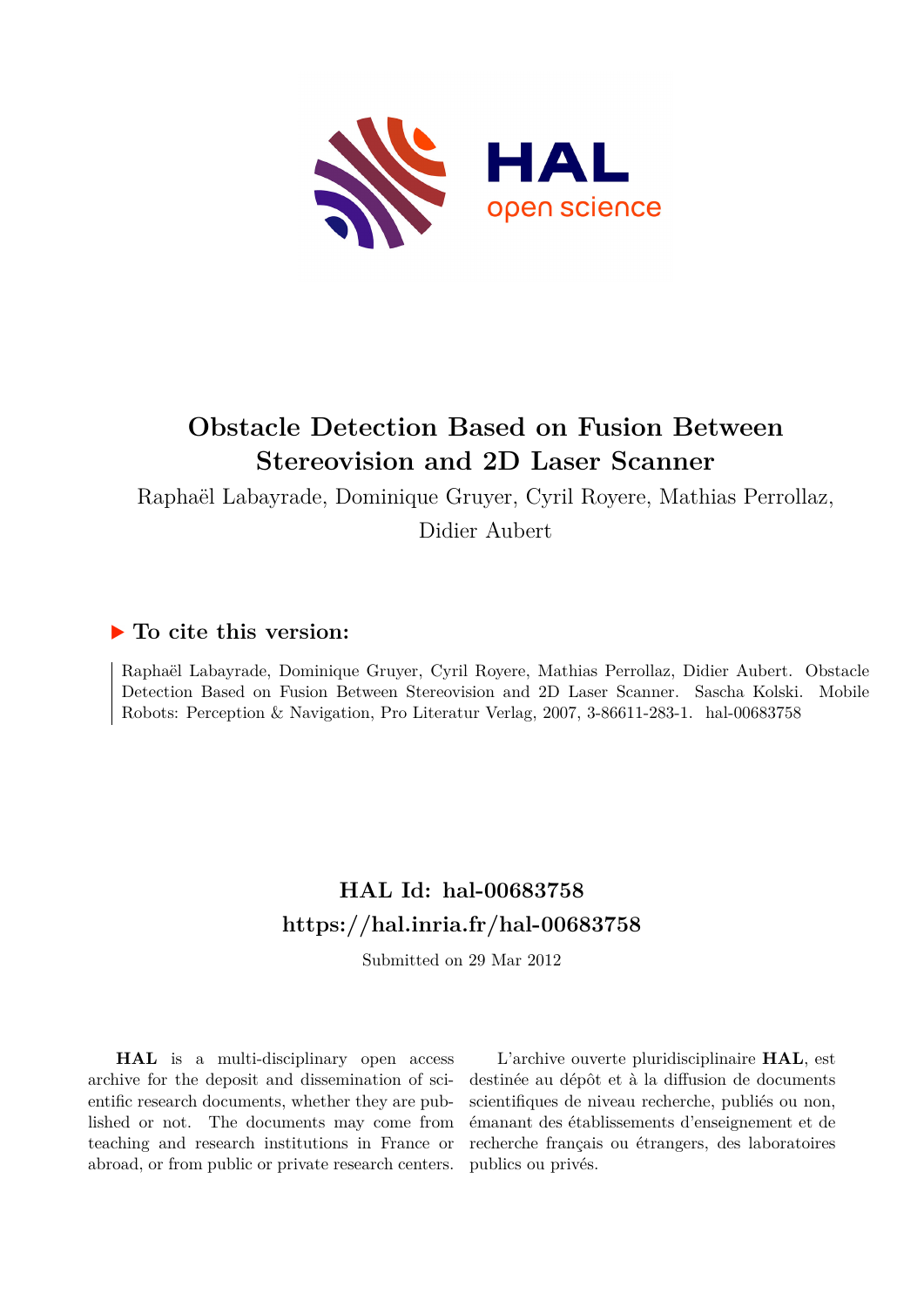## **Obstacle Detection Based on Fusion Between Stereovision and 2D Laser Scanner**

Raphaël Labayrade, Dominique Gruyer, Cyril Royere, Mathias Perrollaz, Didier Aubert *LIVIC (INRETS-LCPC) France*

## **1. Introduction**

Obstacle detection is an essential task for mobile robots. This subject has been investigated for many years by researchers and a lot of obstacle detection systems have been proposed so far. Yet designing an accurate and totally robust and reliable system remains a challenging task, above all in outdoor environments. The DARPA Grand Challenge (Darpa, 2005) proposed efficient systems based on sensors redundancy, but these systems are expensive since they include a large set of sensors and computers: one can not consider to implement such systems on low cost robots. Thus, a new challenge is to reduce the number of sensors used while maintaining a high level of performances. Then, many applications will become possible, such as Advance Driving Assistance Systems (ADAS) in the context of Intelligent Transportation Systems (ITS).

Thus, the purpose of this chapter is to present new techniques and tools to design an accurate, robust and reliable obstacle detection system in outdoor environments based on a minimal number of sensors. So far, experiments and assessments of already developed systems show that using a single sensor is not enough to meet the requirements: at least two complementary sensors are needed. In this chapter a stereovision sensor and a 2D laser scanner are considered.

In Section 2, the ITS background under which the proposed approaches have been developed is introduced. The remaining of the chapter is dedicated to technical aspects. Section 3 deals with the stereovision framework: it is based on a new technique (the socalled "v-disparity" approach) that efficiently tackles most of the problems usually met when using stereovision-based algorithms for detecting obstacles. This technique makes few assumptions about the environment and allows a generic detection of any kind of obstacles; it is robust against adverse lightning and meteorological conditions and presents a low sensitivity towards false matches. Target generation and characterization are detailed. Section 4 focus on the laser scanner raw data processing performed to generate targets from lasers points and estimate their positions, sizes and orientations. Once targets have been generated, a multi-objects association algorithm is needed to estimate the dynamic state of the objects and to monitor appearance and disappearance of tracks. Section 5 intends to present such an algorithm based on the Dempster-Shaffer belief theory. Section 6 is about fusion between stereovision and laser scanner. Different possible fusion schemes are introduced and discussed. Section 7 is dedicated to experimental results. Eventually, section 8 deals with trends and future research. Source: Mobile Robots: Perception & Navigation, Book edited by: Sascha Kolski, ISBN 3-86611-283-1, pp. 704, February 2007, Plw/ARS, German Source: Mobile Robots: Perception & Navigation, Dook edited by: Expection of any ki

**5**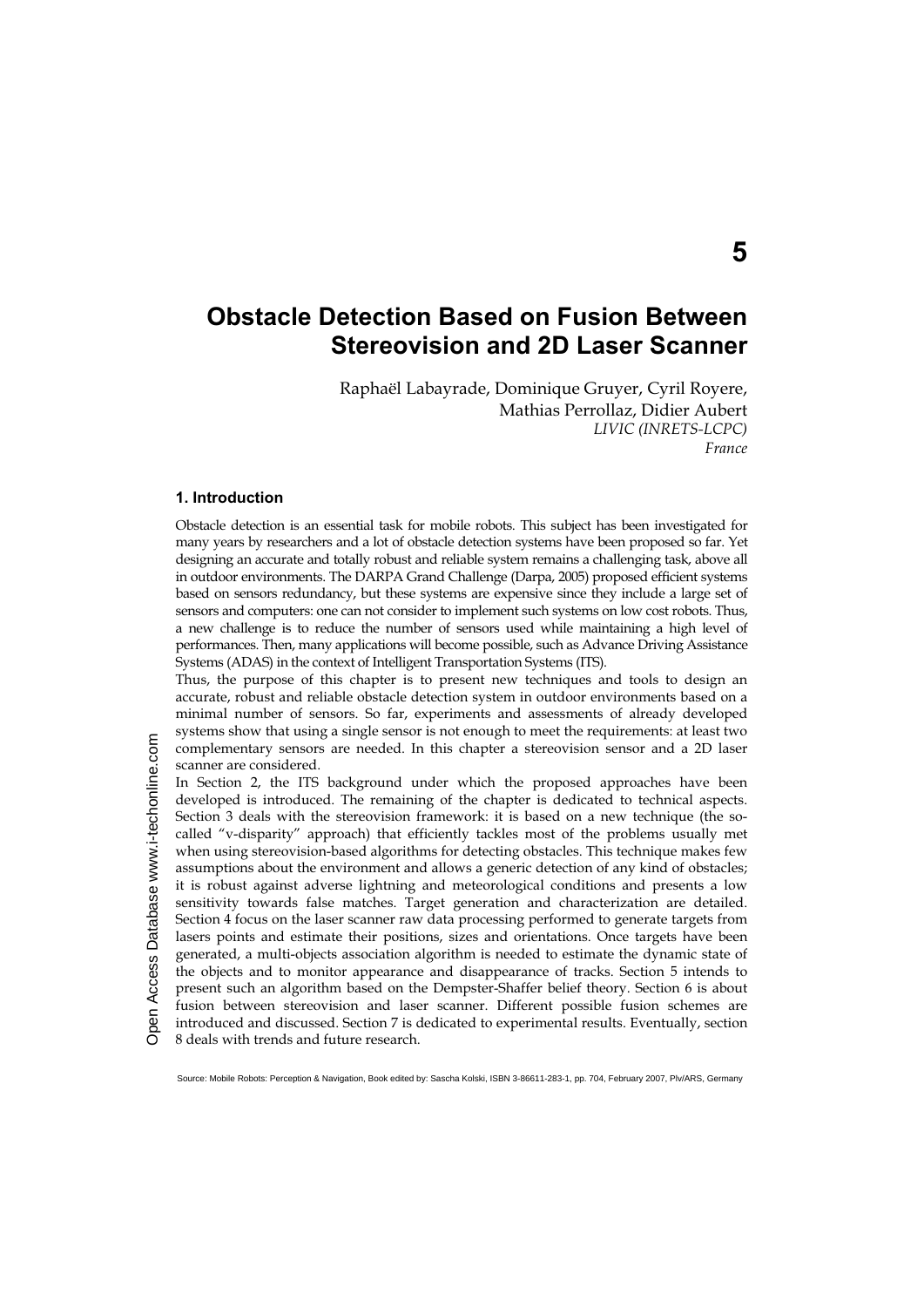## **2. Intelligent Transportation Systems Background**

In the context of Intelligent Transportation Systems and Advanced Driving Assistance Systems (ADAS), onboard obstacle detection is a critical task. It must be performed in real time, robustly and accurately, without any false alarm and with a very low (ideally nil) detection failure rate. First, obstacles must be detected and positioned in space; additional information such as height, width and depth can be interesting in order to classify obstacles (pedestrian, car, truck, motorbike, etc.) and predict their dynamic evolution. Many applications aimed at improving road safety could be designed on the basis of such a reliable perception system: Adaptative Cruise Control (ACC), Stop'n'Go, Emergency braking, Collision Mitigation. Various operating modes can be introduced for any of these applications, from the *instrumented mode* that only informs the driver of the presence and position of obstacles, to the *regulated mode* that take control of the vehicle through activators (brake, throttle, steering wheel). The *warning mode* is an intermediate interesting mode that warn the driver of an hazard and is intended to alert the driver in advance to start a manoeuver before the accident occurs.

Various sensors can be used to perform obstacle detection. 2D laser scanner (Mendes 2004) provides centimetric positioning but some false alarms can occur because of the dynamic pitching of the vehicle (from time to time, the laser plane collides with the ground surface and then laser points should not be considered to belong to an obstacle). Moreover, width and depth (when the side of the object is visible) of obstacles can be estimated but height cannot. Stereovision can also be used for obstacle detection (Bertozzi, 1998 ; Koller, 1994 ; Franke, 2000 ; Williamson, 1998). Using stereovision, height and width of obstacles can be evaluated. The pitch value can also be estimated. However, positioning and width evaluation are less precise than the ones provided by laser scanner.

Fusion algorithms have been proposed to detect obstacles using various sensors at the same time (Gavrila, 2001 ; Mobus, 2004 ; Steux, 2002). The remaining of the chapter presents tools designed to perform fusion between 2D laser scanner and stereovision that takes into account their complementary features.

## **3. Stereovision Framework**

#### **3.1 The "v-disparity" framework**

This section deals with the stereovision framework. Firstly a modeling of the stereo sensor, of the ground and of the obstacles is presented. Secondly details about a possible implementation are given.

**Modeling of the stereo sensor:** The two image planes of the stereo sensor are supposed to belong to the same plane and are at the same height above the ground (see Fig. 1). This camera geometry means that the epipolar lines are parallel. The parameters shown on Fig. 1 are:

- $·$  $\theta$  s the angle between the optical axis of the cameras and the horizontal,
- ·*h* is the height of the cameras above the ground,
- ·*b* is the distance between the cameras (i.e. the stereoscopic base).

 $(R_a)$  is the absolute coordinate system, and  $O_a$  lies on the ground. In the camera coordinate system *(Rci) ( i* equals *l (left)* or *r (right) )*, the position of a point in the image plane is given by its coordinates  $(u_i, v_i)$ . The image coordinates of the projection of the optical center will be denoted by  $(u_0, v_0)$ , assumed to be at the center of the image. The intrinsic parameters of the camera are *f* (the focal length of the lens),  $t_u$  and  $t_v$  (the size of pixels in *u* and *v*). We also use  $a_u = f/t_u$  and  $a_v = f/t_v$ . With the cameras in current use we can make the following approximation:  $a_u \approx a_v = \alpha$ .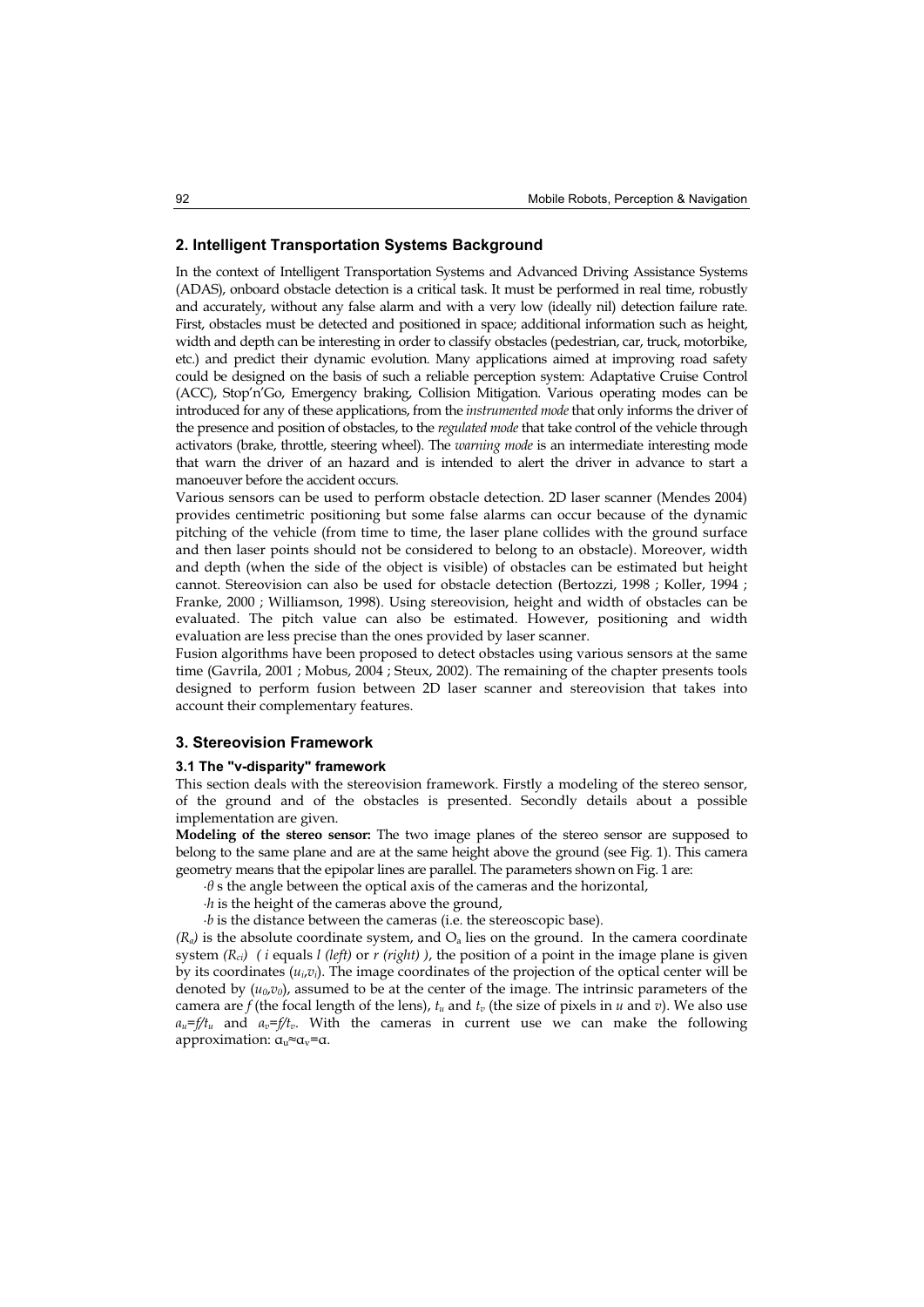Using the pin-hole camera model, a projection on the image plane of a point  $P(X, Y, Z)$  in  $(R_a)$ is expressed by:

$$
\begin{cases}\n u = \alpha \frac{X}{Z} + u_0 \\
 v = \alpha \frac{Y}{Z} + v_0\n\end{cases}
$$
\n(1)

On the basis of Fig. 1, the transformation from the absolute coordinate system to the right camera coordinate system is achieved by the combination of a vector translation ( $\vec{t} = -h\vec{Y}$  and  $\vec{b} = (b/2)\vec{X}$  and a rotation around  $\vec{X}$ , by an angle of *-θ*. The combination of a vector translation  $(\vec{t} = -h\vec{Y}$  and  $\vec{b} = -(b/2)\vec{X}$ ) and a rotation around  $\vec{X}$ , by an angle of  $-\theta$  is the transformation from the absolute coordinate system to the left camera coordinate system.



Fig. 1. The stereoscopic sensor and used coordinate systems.

Since the epipolar lines are parallel, the ordinate of the projection of the point P on the left or right image is  $v_r = v_l = v$ , where:

$$
v = \frac{\left| \psi_0 \sin \theta + \alpha \cos \theta \right| (Y + h) + \left| \psi_0 \cos \theta - \alpha \sin \theta \right| Z}{(Y + h) \sin \theta + Z \cos \theta} \tag{2}
$$

Moreover, the disparity  $\Delta$  of the point P is:

$$
\Delta = u_t - u_r = \frac{\alpha b}{(Y + h)\sin\theta + Z\cos\theta} \tag{3}
$$

**Modeling of the ground:** In what follows the ground is modeled as a plane with equation: *Z=aY+d*. If the ground is horizontal, the plane to consider is the plane with equation *Y=0*. **Modeling of the obstacles:** In what follows any obstacle is characterized by a vertical plane with equation *Z = d*.

Thus, all planes of interest (ground and obstacles) can be characterized by a single equation: *Z = aY+d.*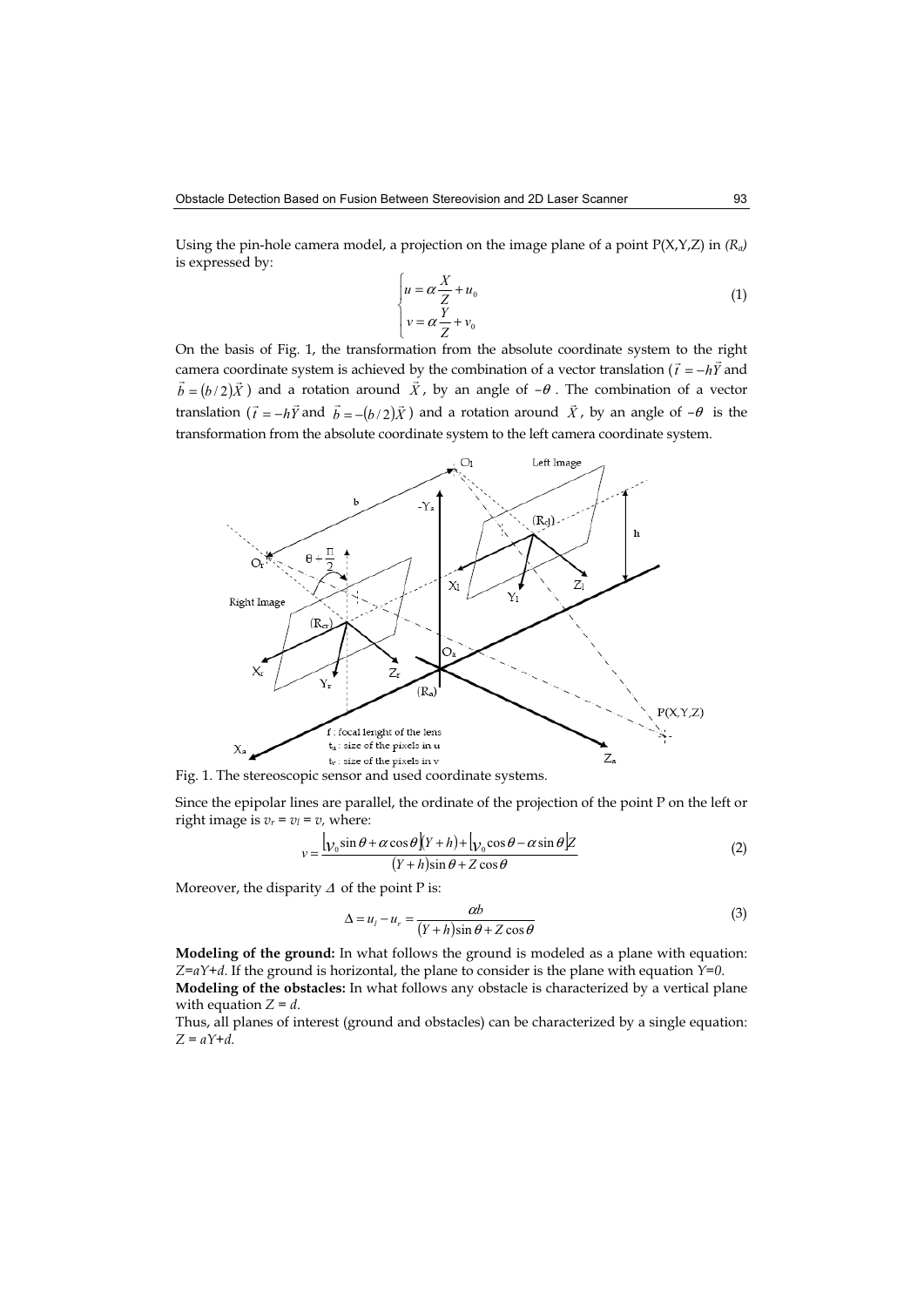**The image of planes of interest in the "v-disparity" image:** From (2) and (3), the plane with the equation  $\overline{Z} = aY + d$  in  $(R_a)$  is projected along the straight line of equation (1) in the "vdisparity" image:

$$
\Delta_M = \frac{b}{ah - d} (v - v_0)(a \cos \theta + \sin \theta) + \frac{b}{ah - d} \alpha (a \sin \theta + \cos \theta)
$$
 (4)

**N.B.**: when  $a = 0$  in equation (1), the equation for the projection of the vertical plane with the equation  $Z = d$  is obtained:

$$
\Delta_M = \frac{b}{d} (v_0 - v) \sin \theta + \frac{b}{d} \alpha \cos \theta \tag{5}
$$

When  $a\rightarrow\infty$ , the equation of the projection of the horizontal plane with the equation  $Y = 0$  is obtained:

$$
\Delta_M = \frac{b}{h} \left( v - v_0 \right) \cos \theta + \frac{b}{h} \alpha \sin \theta \tag{6}
$$

Thus, planes of interest are all projected as straight lines in the "v-disparity" image. The "v-disparity" framework can be generalized to extract planes presenting roll with respect to the stereoscopic sensor. This extension allows to extract any plane in the scene. More details are given in (Labayrade, 2003 a).

#### **3.2 Exemple of implementation**

**"v-disparity" image construction: A** disparity map is supposed to have been computed from the stereo image pair (see Fig. 2 left). This disparity map is computed taking into account the epipolar geometry; for instance the primitives used can be horizontal local maxima of the gradient; matching can be local and based on normalized correlation around the local maxima (in order to obtain additional robustness with respect to global illumination changes).

The "v-disparity" image is line by line the histogram of the occurring disparities (see Fig. 2 right). In what follows it will be denoted as  $I_{v\Delta}$ .

**Case of a flat-earth ground geometry: robust determination of the plane of the ground:**  Since the obstacles are defined as objects located above the ground surface, the corresponding surface must be estimated before performing obstacle detection.



Fig. 2. Construction of the grey level "v-disparity" image from the disparity map. All the pixels from the disparity map are accumulated along scanning lines.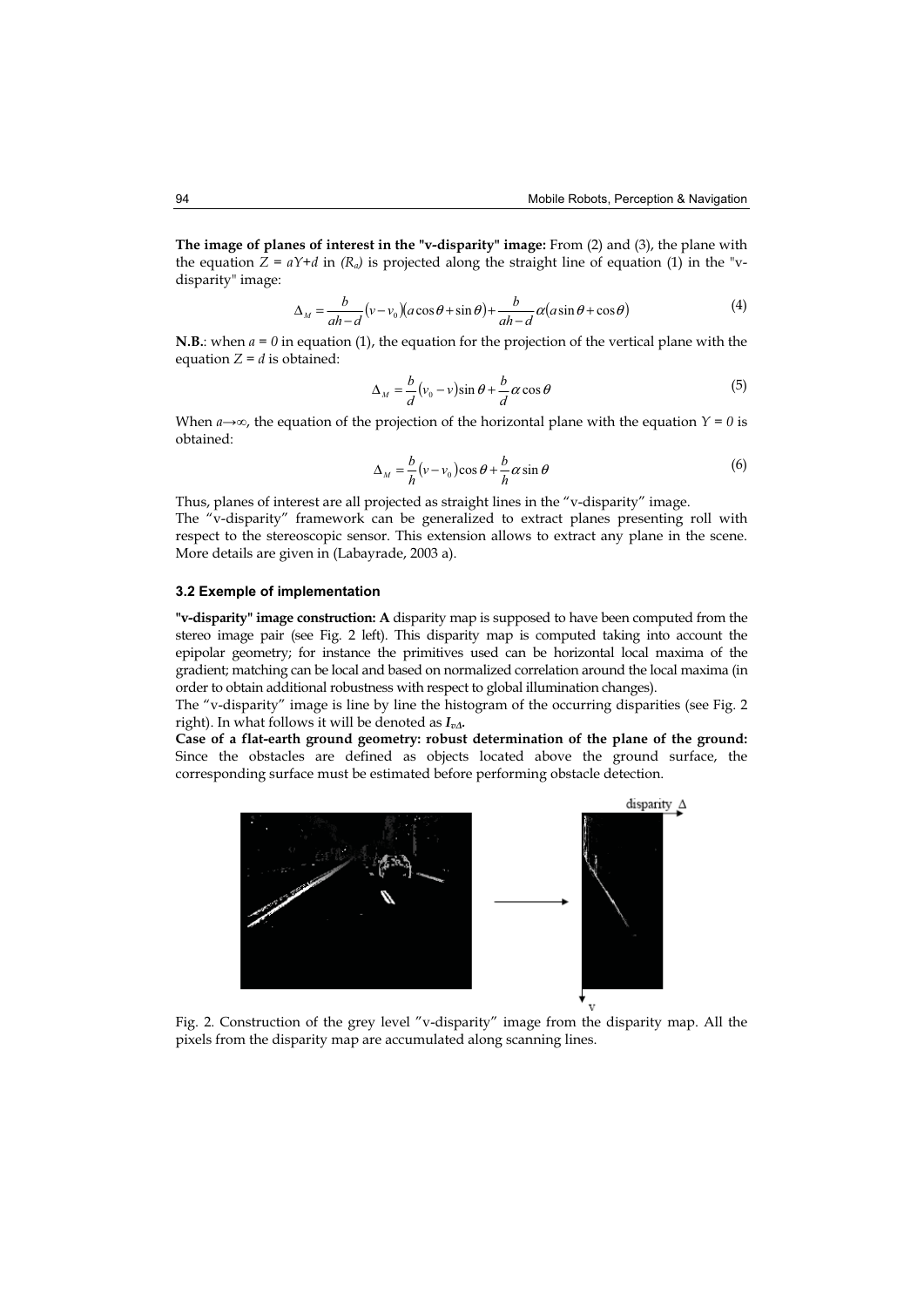When the ground is planar, with for instance the following mean parameter values of the stereo sensor:

 $\theta = 8.5^\circ$  $\cdot h = 1.4 \text{ m}$ ,  $\cdot b = 1$  m,

the plane of the ground is projected in  $I_{v\Delta}$  as a straight line with mean slope 0.70. The longitudinal profile of the ground is therefore a straight line in *I<sub>v</sub>*<sup>*n*</sup>. Robust detection of this straight line can be achieved by applying a robust 2D processing to  $I_{v\Delta}$ . The Hough transform can be used for example.

**Case of a non flat-earth ground geometry:** The ground is modeled as a succession of parts of planes. As a matter of fact, its projection in  $I_{v\Delta}$  is a piecewise linear curve. Computing the longitudinal profile of the ground is then a question of extracting a piecewise linear curve in *I<sub>vΔ</sub>*. Any robust 2D processing can be used. For instance it is still possible to use the Hough Transform. The *k* highest Hough Transform values are retained (*k* can be taken equal to 5) and correspond to *k* straight lines in  $I_{v\Lambda}$ . The piecewise linear curve researched is either the upper (when approaching a downhill gradient) or the lower (when approaching a uphill gradient) envelope of the family of the *k* straight lines generated. To choose between these two envelope, the following process ca be performed. *I<sub>vΔ</sub>* is investigated along both curves extracted and a score is computed for each: for each pixel on the curve, the corresponding grey level in  $I_{v\Delta}$  is accumulated. The curve is chosen with respect to the best score obtained. Fig. 3 shows how this curve is extracted. From left to right the following images are presented: an image of the stereo pair corresponding to a non flat ground geometry when approaching an uphill gradient; the corresponding *Iv*<sup>Δ</sup> image; the associated Hough Transform image (the white rectangle show the research area of the *k* highest values); the set of the *k* straight lines generated; the computed envelopes, and the resulting ground profile extracted.



Fig. 3. Extracting the longitudinal profile of the ground in the case of a non planar geometry (see in text for details).

**Evaluation of the obstacle position and height:** With the mean parameter values of the stereo sensor given above for example, the plane of an obstacle is projected in  $I_{v\Delta}$  as a straight line nearly vertical above the previously extracted ground surface. Thus, the extraction of vertical straight lines in  $I_{v\Delta}$  is equivalent to the detection of obstacles. In this purpose, an histogram that accumulates all the grey values of the pixels for each column of the  $I_{\nu\Delta}$  image can be built; then maxima in this histogram are looked for. It is then possible to compute the ordinate of the contact point between the obstacle and the ground surface (intersection between the ground profile and the obstacle line in the "v-disparity" image, see Fig. 4). The distance *D* between the vehicle and the obstacle is then given by:

$$
D = \frac{b(\alpha \cos \theta - (v_r - v_0)\sin \theta)}{\Delta} \tag{7}
$$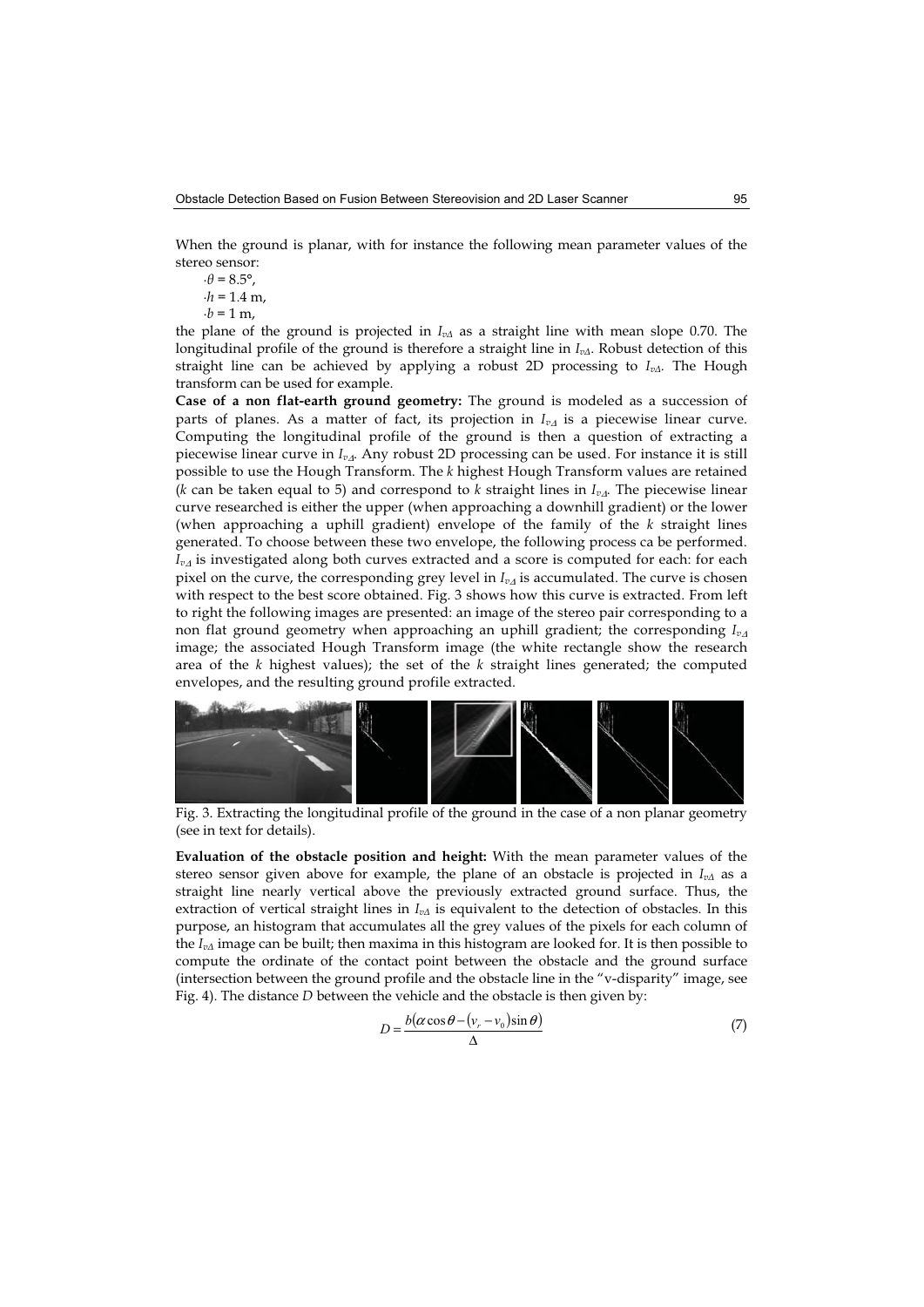where  $v_r$  is the ordinate of the ground-obstacle contact line in the image.

The height of the obstacle is given by the height of the straight line segment in the "vdisparity" image (see Fig. 4). The lateral position and left and right border of the obstacle can be estimated by similar processing in the "u-disparity" image (The "u-disparity" image is column by column the histogram of the occurring disparities). Thus, a target detected by stereovision is characterized by its (X,Z) coordinates, its height and its width.

Moreover, a dynamic estimation of the sensor pitch  $\theta$  can be obtained from the horizon line, at each fame processed:

$$
\theta = \arctan\left(\frac{v_0 - v_{hor}}{\alpha}\right) \tag{8}
$$

where  $v_{hor}$  is the ordinate of the horizon line. Since the horizon line belongs to the ground surface and is located at infinite distance (which corresponds to nil disparity),  $v_{\text{hor}}$  is the ordinate of the point located on the ground profile for a nil disparity (see Fig. 4).



Fig. 4. Extracting obstacles and deducin 3 obstacle-ground contact line and horizon line.

**Practical good properties of the algorithm**: It should be noticed that the algorithm is able to detect any kind of obstacles. Furthermore, all the information in the disparity map is exploited and the accumulation performed increases the density of the alignments in  $I_{\nu\Lambda}$ . Any matching error that occur when the disparity map is computed causes few problems as the probability that the points involved will generate coincidental alignments in  $I_{v\Delta}$  is low. As a matter of fact, the algorithm is able to perform accurate detection even in the event of a lot of noise or matching errors, and when there is only a few correct matches or a few amount of correct data in the images: in particular in night condition when the majority of the pixels are very dark. Eventually, the algorithm works whatever the process used for computing the disparity map (see (Scharstein, 2001)) or for processing the "v-disparity" image. Eventually, as detailed in (Labayrade, 2003 b), it is possible in a two-stages process to improve the disparity map and remove a lot of false matches.

## **4. Laser Scanner Raw Data Processing**

The 2D laser scanner provides a set of laser impacts on the scanned plane: each laser point is characterized by an incidence angle and a distance which corresponds to the distance of the nearest object in this direction (see Fig. 6). From these data, a set of clusters must be built, each cluster corresponding to an object in the observed scene.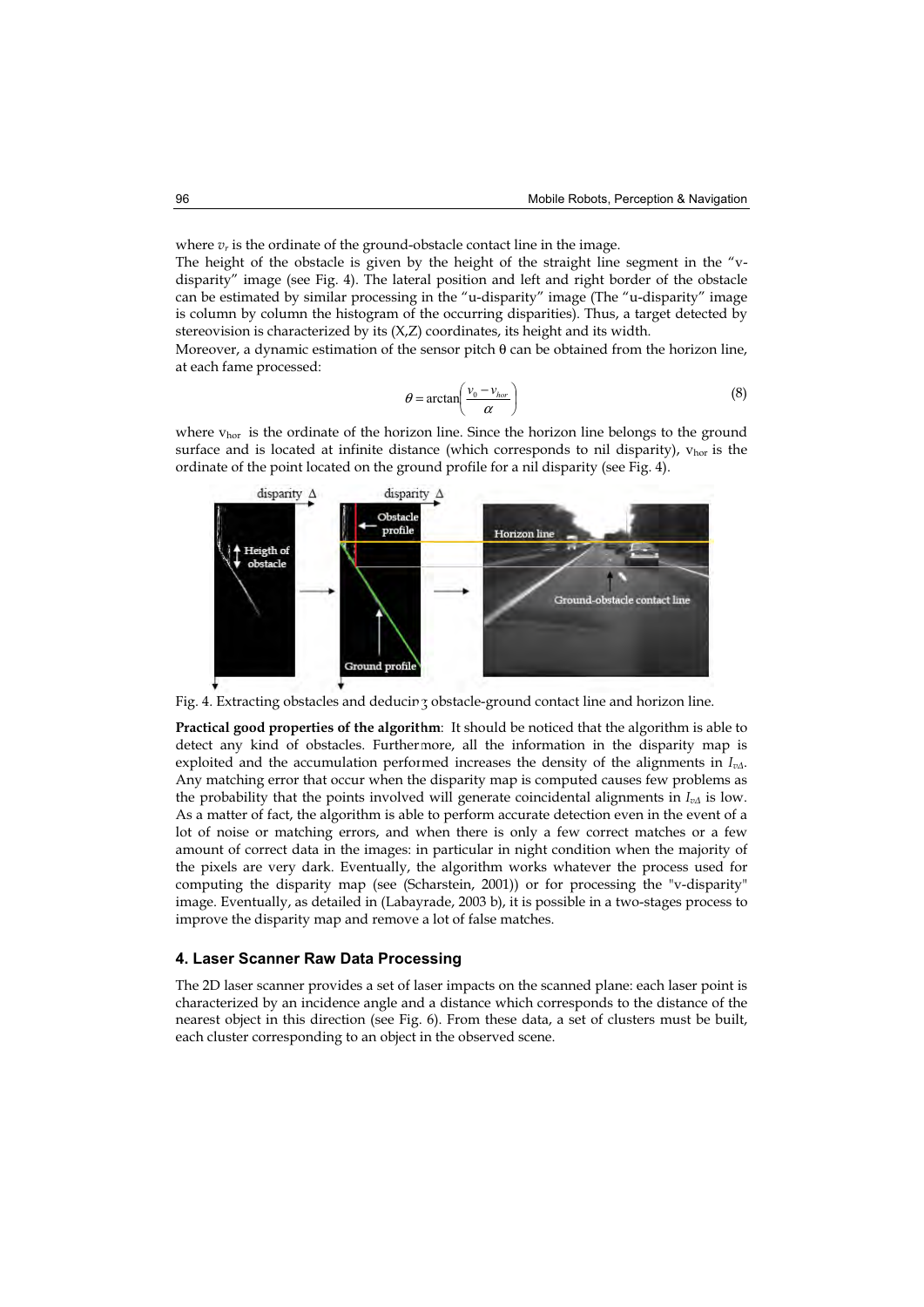Initially, the first laser impact defines the first cluster. For all other laser points, the goal is to know if they are a membership of the existent cluster or if they belong to a new cluster. In the literature, a great set of distance functions can be found for this purpose. The chosen distance *Di,j* must comply with the following criteria

Firstly, this function  $D_{i,j}$  must give a result scaled between 0 and 1. The value 0 indicates that the measurement *i* is a member of the cluster *j,*

Secondly, the result must be above 1 if the measurement is out of the cluster *j*, Finally, this distance must have the properties of the distance functions.



Fig. 5. Clustering of a measurement.

The distance function must also use both cluster and measurement covariance matrices. Basically, the chosen function computes an inner distance with a normalisation part build from the sum of the outer distances of a cluster and a measurement. Only the outer distance uses the covariance matrix:

$$
D_{i,j} = \frac{\sqrt{(X - \mu)(X - \mu)^{2}}}{\sqrt{(X_{\mu} - \mu)} + \sqrt{(X_{\mu} - X)}}
$$
(9)

In the normalisation part, the point  $X_\mu$  represent the border point of a cluster *i* (centre  $\mu$ ). This point is localised on the straight line between the cluster *i* (centre μ) and the measurement  $j$  (centre  $X$ ). The same border measurement is used with the cluster. The computation of  $X_\mu$  and  $X_X$  is made with the covariance matrices  $R_x$  and  $P_\mu$ .  $P_\mu$  and  $R_x$  are respectively the cluster covariance matrix and the measurement covariance matrix. The measurement covariance matrix is given from its polar covariance representation (Blackman 1999) with  $\rho_0$  the distance and  $\theta_0$  the angle:

$$
R_x = \begin{bmatrix} \sigma_{x_0}^2 & \sigma_{x_0, y_0}^2 \\ \sigma_{x_0, y_0}^2 & \sigma_{y_0}^2 \end{bmatrix}
$$
 (10)

where, using a first order expansion:

$$
\sigma_{x_0}^2 = \sigma_{\rho_0}^2 \cos^2 \theta_0 + \sigma_{\theta_0}^2 \rho_0^2 \sin^2 \theta_0
$$
  

$$
\sigma_{y_0}^2 = \sigma_{\rho_0}^2 \sin^2 \theta_0 + \sigma_{\theta_0}^2 \rho_0^2 \cos^2 \theta_0
$$
 (11)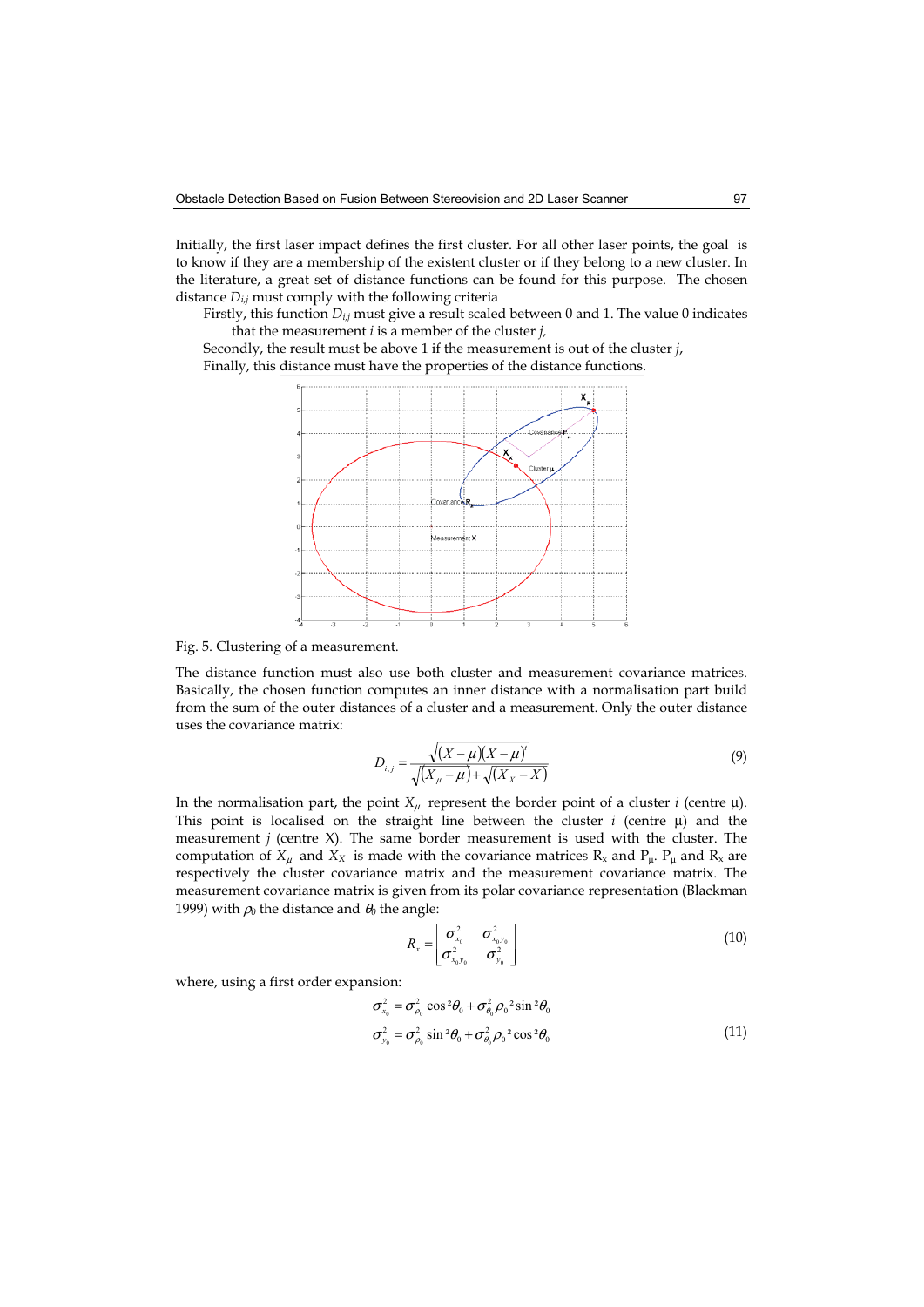$$
\sigma_{x_0y_0}^2 = \frac{1}{2}\sin 2\theta_0 \Big[\sigma_{\rho_0}^2 - \sigma_{\theta_0}^2 \rho_0^2\Big]
$$

 $\sigma_{\rho_0}^2$  and  $\sigma_{\theta_0}^2$  are the variances in both distance and angle of each measurement provided by the laser scanner. From this covariance matrix, the eigenvalues  $\sigma$  and the eigenvectors *V* are extracted. A set of equations for both ellipsoid cluster and measurement modelling and line between the cluster centre  $\mu$  and the laser measurement X is then deduced:

$$
x = V_{11} \sqrt{\sigma_1^2} \cos \Psi + V_{12} \sqrt{\sigma_2^2} \sin \Psi
$$
  
\n
$$
y = V_{21} \sqrt{\sigma_1^2} \cos \Psi + V_{22} \sqrt{\sigma_2^2} \sin \Psi
$$
  
\n
$$
y = ax + b
$$
\n(12)

The solution of this set of equations gives:

$$
\Psi = \arctan\left(\frac{-\sqrt{\sigma_1^2} \left[ V_{2,1} - a V_{1,1} \right]}{\sqrt{\sigma_2^2} \left[ V_{2,2} - a V_{1,2} \right]} \right)
$$
\n
$$
\Psi \in \left[ \frac{-\pi}{2}, \frac{\pi}{2} \right] \quad \text{with} \tag{13}
$$

From (13), two solutions are possible:

$$
X_{\mu} = P_{\mu} \sqrt{\sigma^2} \begin{bmatrix} \cos \Psi \\ \sin \Psi \end{bmatrix}
$$
  

$$
X_{\mu} = P_{\mu} \sqrt{\sigma^2} \begin{bmatrix} \cos \Psi + \pi \\ \sin \Psi + \pi \end{bmatrix}
$$
 (14)

and

Then equation (9) is used with  $X_\mu$  to know if a laser point belongs to a cluster.



**Fig. 6.** Example of a result of autonomous clustering (a laser point is symbolized by a little circle, and a cluster is symbolized by a black ellipse).

Fig. 5 gives a visual interpretation of the used distance for the clustering process. Fig. 6 gives an example of a result of autonomous clustering from laser scanner data. Each cluster is characterized by its position, its orientation, and its size along the two axes.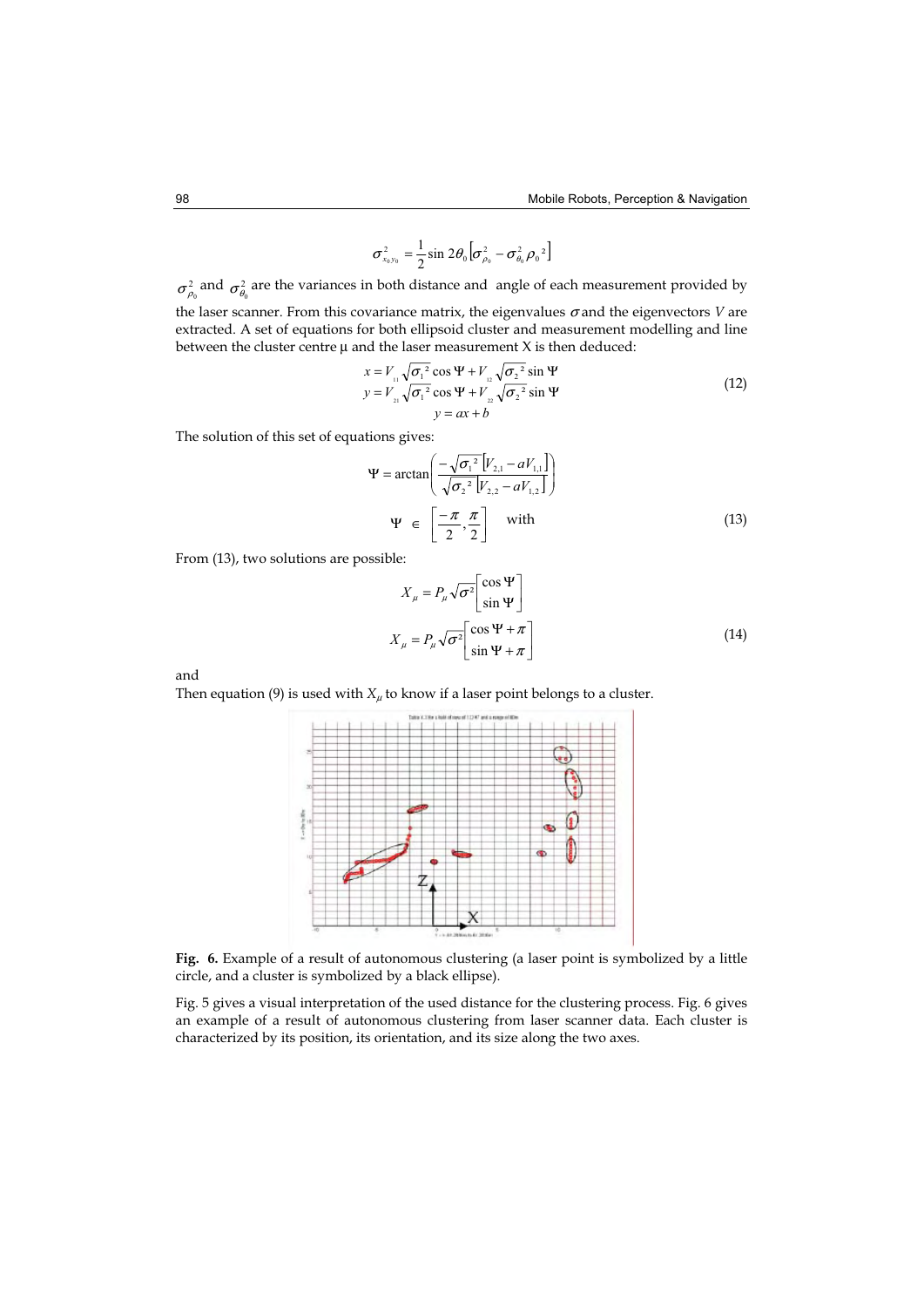## **5. Multi-Objects Association**

Once targets have been generated from stereovision or from laser scanner, a multi-objects association algorithm is needed to estimate the dynamic state of the obstacles and to monitor appearance and disappearance of tracks. The position of previously perceived objects is predicted at the current time using Kalman Filtering. These predicted objects are already known objects and will be denoted in what follows by *Yj*. Perceived objects at the current time will be denoted by *Xi*. The proposed multi-objects association algorithm is based on the belief theory introduced by Shafer (Shafer, 1976).

## **5.1 Generalities**

In a general framework, the problem consist in identifying an object designated by a generic variable *X* among a set of hypotheses *Yi*. One of these hypotheses is supposed to be the solution. The current problem consists in associating perceived objects  $X_i$  to known objects  $Y_i$ . Belief theory allows to assess the veracity of  $P_i$  propositions representing the matching of the different objects.

A magnitude allowing the characterization of a proposition must be defined. This magnitude is the basic belief assignment (mass  $m_{\Theta}$ ) defined on [0,1]. This mass is very close to the probabilistic mass with the difference that it is not only shared on single elements but on all elements of the definition referential  $2^{\Theta} = \{A/A\subseteq\Theta\} = \{\emptyset, Y_1, Y_2, ..., Y_n,$ *Y*<sub>1</sub>∪*Y*<sub>2</sub>,...,Θ}. This referential is built through the frame of discernment  $\Theta = \{Y_1, Y_2, \dots, Y_n\}$ , which regroups all admissible hypotheses, that in addition must be exclusive.  $(Y_i \cap Y_j = \emptyset, \forall i \neq j)$ . This distribution is a function of the knowledge about the source to model. The whole mass obtained is called "*basic belief assignment"*. The sum of these masses is equal to 1 and the mass corresponding to the impossible case  $m(\emptyset)$  must be equal to 0.

#### **5.2. Generalized combination and multi-objects association**

In order to succeed in generalizing the Dempster combination rule and thus reducing its combinatorial complexity, the reference frame of definition is limited with the constraint that a perceived object can be connected with one and only one known object.

For example, for a detected object, in order to associate among three known objects, frame of discernment is:

> $\Theta = \{ Y_1, Y_2, Y_3, *\}$ where  $Y_i$  means that "X and  $Y_i$  are supposed to be the same object"

In order to be sure that the frame of discernment is really exhaustive, a last hypothesis noted "\*" is added. This one can be interpreted as an association of a perceived object with any of the known objects. In fact each  $Y_j$  represents a local view of the world and the "\*" represents the rest of the world. In this context, "\*" means well: "*an object is associated with nothing in the local knowledge set"*.

The total ignorance is represented by the hypothesis  $\Theta$  which is the disjunction of all the hypotheses of the frame of discernment. The conflict is given by the hypothesis  $Ø$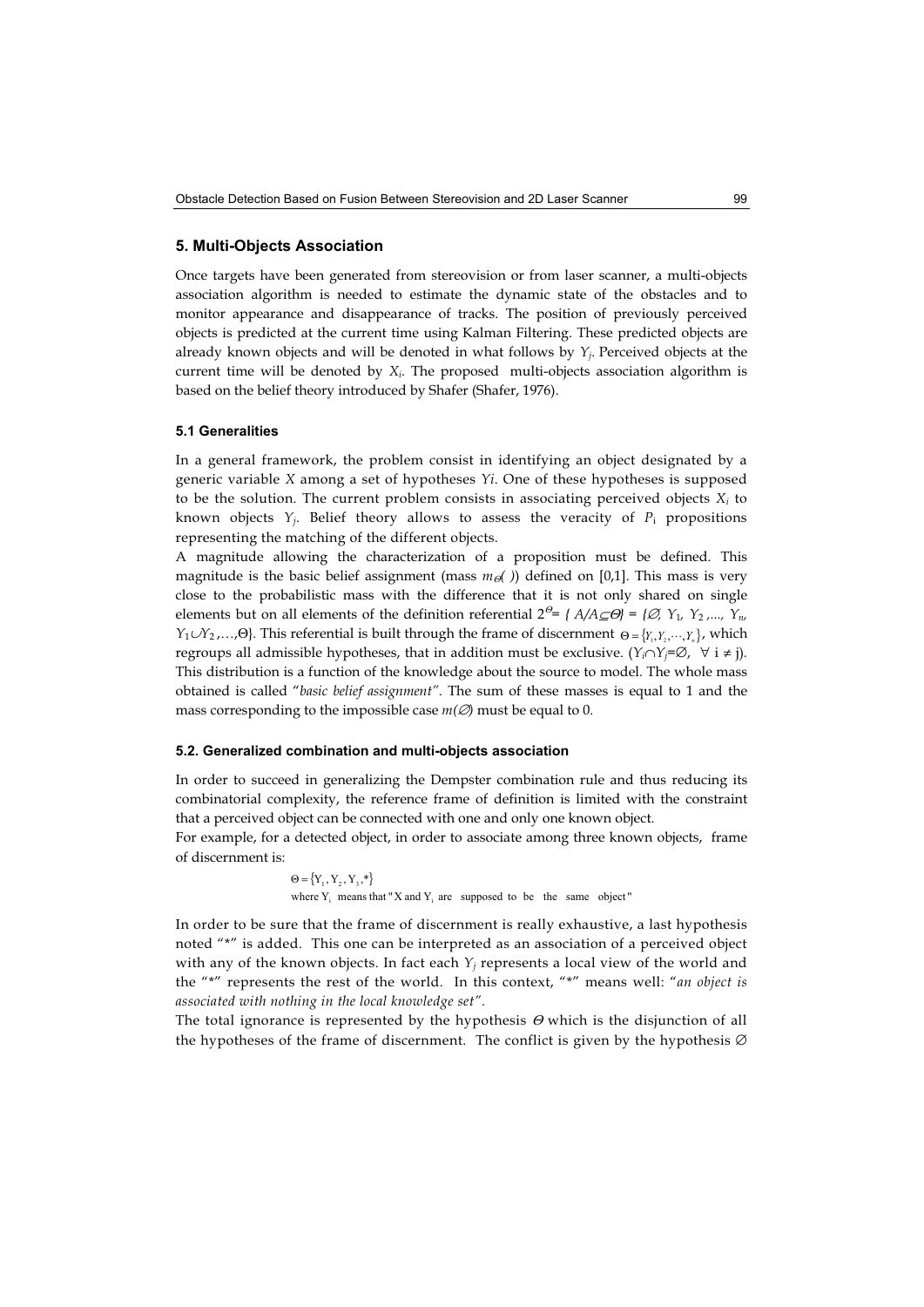which corresponds to the empty set (since the hypotheses are exclusive, their intersections is empty).

A distribution of masses made up of the masses is obtained:

- $m_{i,j}(Y_i)$ : mass associated with the proposition «  $X_i$  and  $Y_j$  are supposed to be the same object »,
- $m_{i,j}(\overline{Y}_j)$ : mass associated with the proposition «  $X_i$  and  $Y_j$  are not supposed to be the same object »,
- ( ) *mi*, *<sup>j</sup>* Θ*i*, *<sup>j</sup>* : mass representing ignorance,

 $\mathbf{w}$ 

 $m_i$ <sub>(\*)</sub>: mass representing the reject:  $X_i$  is in relation with nothing.

In this mass distribution, the first index *i* denotes the processed perceived objects and the second index *j* the known objects (predictions). If one index is replaced by a dot, then the mass is applied to all perceived or known objects according to the location of this dot.

Moreover, if an iterative combination is used, the mass  $m_i(*)$  is not part of the initial mass set and appears only after the first combination. It replaces the conjunction of the combined masses  $m_{\nu}(\bar{Y})$ . By observing the behaviour of the iterative combination with *n* mass sets, a general behaviour can be seen which enables to express the final mass set according to the initial mass sets. This enables to compute directly the final masses without any recurrent stage. For the construction of these combination rules, the work and a first formalism given in (Rombaut, 1998) is used. The use of an initial mass set generator using the strong hypothesis: "*an object can not be in the same time associated and not associated to another object"* allows to obtain new rules. These rules firstly reduce the influence of the conflict (the combination of two identical mass sets will not produce a conflict) and secondly the complexity of the combination. The rules become:

$$
m_{i_{\nu}}(Y_i) = 0 \t\t \text{if } H_1 \t\t (15)
$$

$$
m_{i} (Y_j) = K_{i} \cdot m_{i,j} (Y_j) \cdot E_1 \quad \text{if } H_2 \tag{16}
$$

$$
E_1 \quad \left\{ \begin{aligned} &= \prod_{\substack{k=1...n\\k\neq j}} \left(1 - m_{i,k}(Y_k)\right) \\ H_1 \quad \Leftrightarrow \quad \exists j, m_{i,j}(Y_j) = 0 \\ H_2 \quad \Leftrightarrow \quad \forall j, m_{i,j}(Y_j) \neq 0 \end{aligned} \right. \tag{17}
$$

$$
m_{i}(\ast) = 0 \quad \text{if } H_1 \tag{18}
$$

$$
m_{i_{\nu}}(*) = K_{i_{\nu}} \prod_{j=1\cdots n} m_{i,j} (\bar{Y}_j) \text{ if } H_2
$$
 (19)

*H*<sub>1</sub> ⇔  $\exists j, m_{i,j}(Y_i) \neq 0$  (20) *H*<sub>2</sub> ⇔  $\forall j, m_{i,j}(Y_i) = 0$ with

$$
m_{i.}(\theta) = K_{i.} \cdot E_1 \cdot E_2 \qquad \text{if } H_1 \tag{21}
$$

$$
m_{i_{\alpha}}(\theta) = K_{i_{\alpha}} \cdot E_1 \qquad \qquad \text{if } H_2 \tag{22}
$$

$$
m_{i}(\theta) = K_{i} \cdot (E_3 - E_4) \quad \text{if } H_3 \tag{23}
$$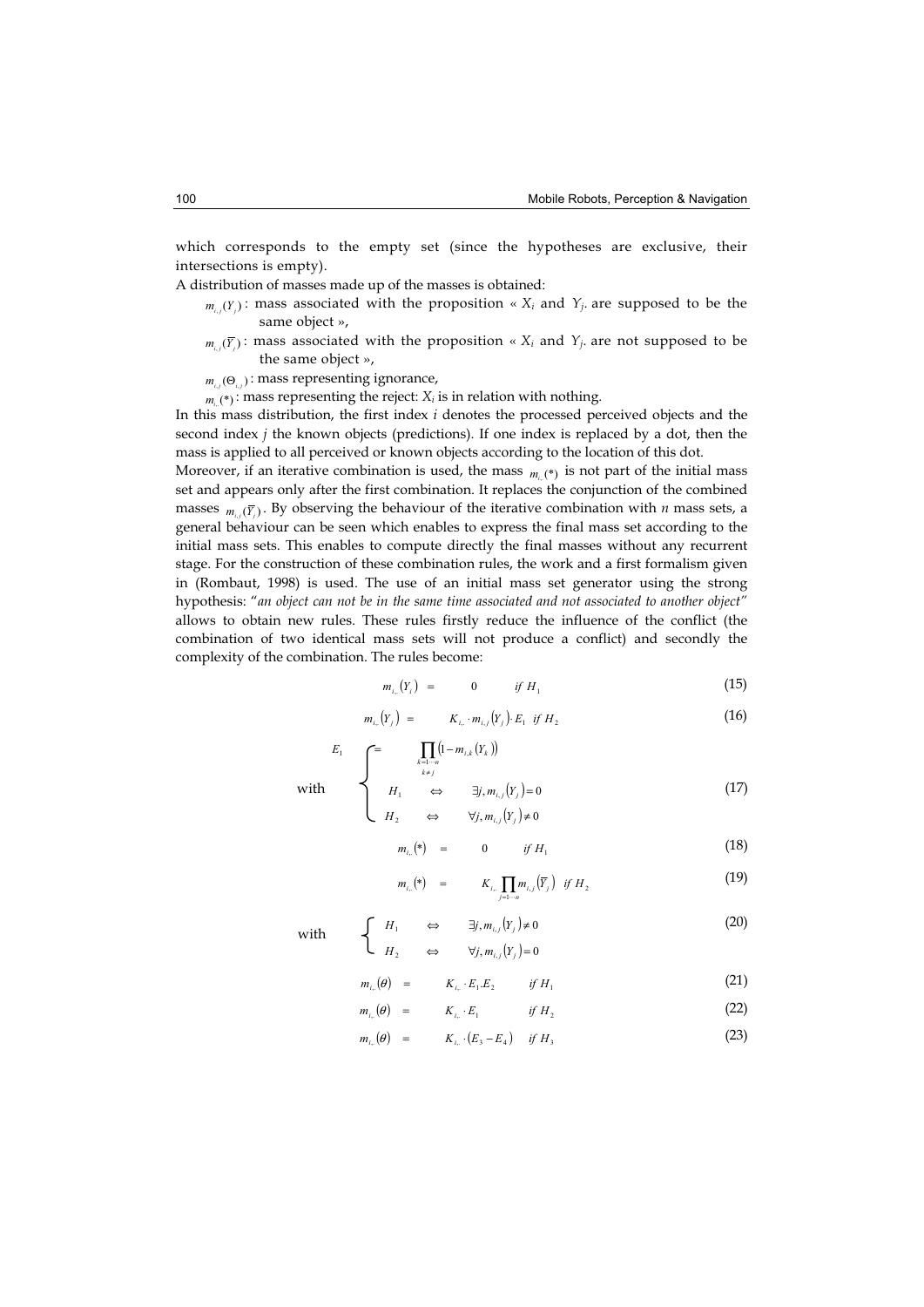$$
\begin{cases}\nE_1 = \prod_{i=1...n} m_{i,i}(\theta_{i,i}) \\
E_2 = \prod_{j=1...n} (m_{i,j}(\theta_{i,j}) - m_{i,j}(\overline{Y}_j)) \\
E_3 = \prod_{j=1...n} (m_{i,j}(\theta_{i,j}) - m_{i,j}(\overline{Y}_j)) \\
E_4 = \prod_{j=1...n} m_{i,j}(\overline{Y}_j) \\
H_1 \Leftrightarrow \exists l \in [1...n], \quad m_{i,l}(Y_l) \neq 0 \\
H_2 \Leftrightarrow \forall j \in [1...n], \quad m_{i,j}(Y_j) \neq 0 \\
H_3 \Leftrightarrow \forall j \in [1...n], \quad m_{i,j}(Y_j) = 0 \\
K_{i..} = \frac{1}{1 - m_{i..}(\emptyset)} = \frac{1}{E_1 + E_2}\n\end{cases}
$$
\n(25)

with 
$$
\begin{cases}\nE_1 = \prod_{j=1...n} (1 - m_{i,j}(Y_j)) \\
E_2 = \sum_{j=1...n} m_{i,j}(Y_j) \cdot \prod_{k=1...n} (1 - m_{i,k}(Y_k))\n\end{cases}
$$
\n(26)

From each mass set, two matrices  $\mu_i^{\sigma}$  and  $\mu_{i}^{\sigma}$  are built which give the belief that a perceived object is associated with a known object and conversely. The sum of the elements of each column is equal to 1 because of the re-normalization. The resulting frames of discernment are:

$$
\Theta_{,j} = \left\{ Y_{1,j}, Y_{2,j}, \cdots, Y_{n,j}, Y_{n,j} \right\}
$$
  
and 
$$
\Theta_{i_{n}} = \left\{ X_{i,1}, X_{i,2}, \cdots, X_{i,m}, X_{i,n} \right\}
$$

The first index represents the perceived object and the second index the known object. The index "\*" is the notion of "emptiness" or more explicitly "*nothing*". With this hypothesis, it can be deduced if an object has appeared or disappeared.

The following stage consists in establishing the best decision on association using these two matrices obtained previously. Since a referential of definition built with singleton hypotheses is used, except for Θ and *\**, the use of credibilistic measure will not add any useful information. This redistribution will simply reinforce the fact that a perceived object is really in relation with a known object. This is why the maximum of belief on each column of the two belief matrices is used as the decision criterion:

$$
d(Y_{i}) = \underset{i}{\text{Max}}[M_{i,j}^{\text{cr}}] \tag{27}
$$

This rule answers the question "*which is the known object*  $Y_j$  *in relation with the perceived object Xi*"? The same rule is available for the known objects:

$$
d(X_{\alpha,j}) = \text{Max}[\,M_{i,j}^{C^*}\,]\tag{28}
$$

Unfortunately, a problem appears when the decision obtained from a matrix is ambiguous (this ambiguity quantifies the duality and the uncertainty of a relation) or when the decisions between the two belief matrices are in conflict (this conflict represents antagonism between two relations resulting each one from a different belief matrix). Both problems of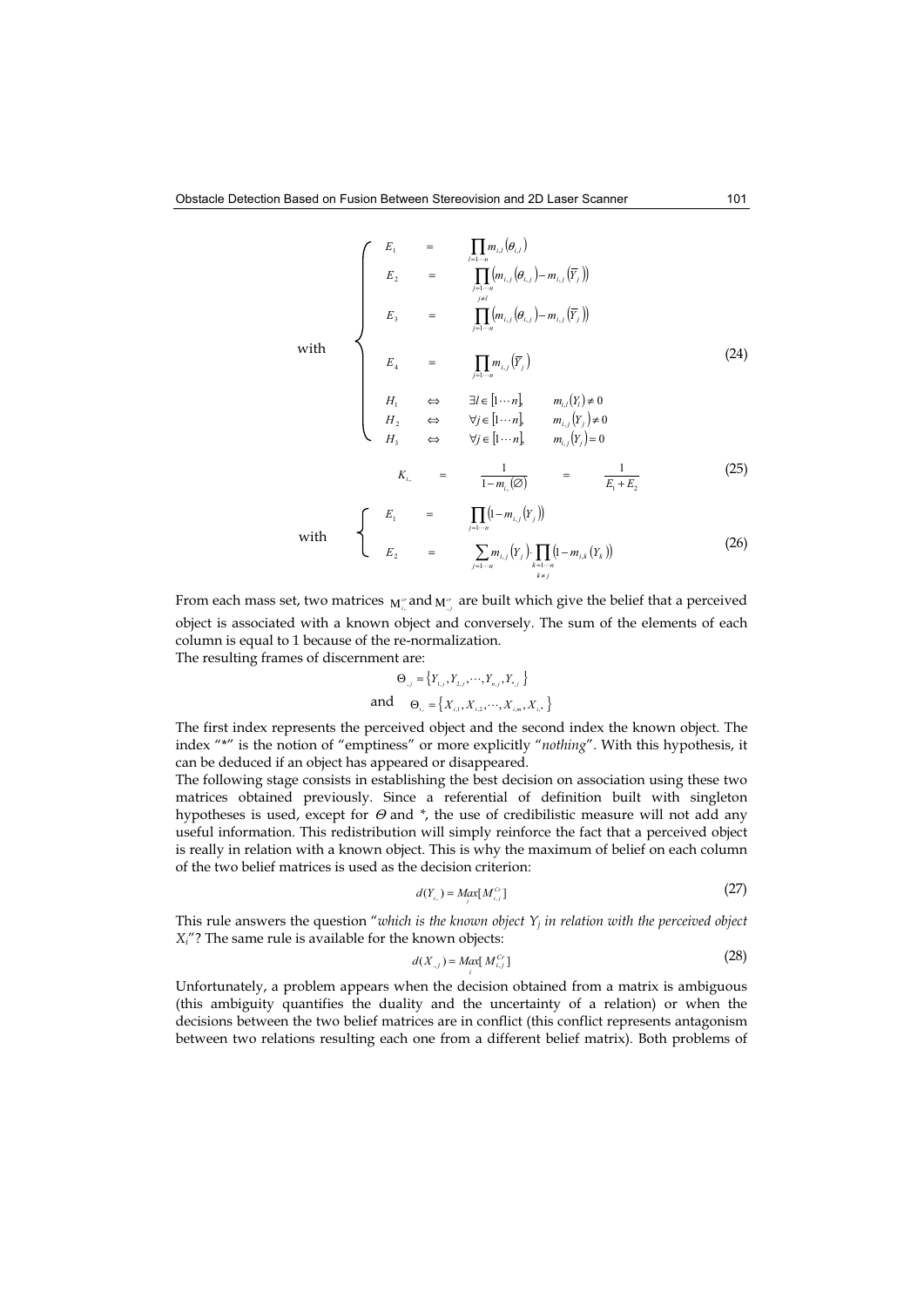conflicts and ambiguities are solved by using an assignment algorithm known under the name of the Hungarian algorithm (Kuhn, 1955 ; Ahuja, 1993). This algorithm has the advantage of ensuring that the decision taken is not " *good"* but "*the best"*. By the "*best"*, we mean that if a known object has some defective or poor sensor to perceive it, then it is unlikely to know what this object corresponds to, and therefore ensuring that the association is good is a difficult task. But among all the available possibilities, we must certify that the decision is the "*best*" of all possible decisions.

Once the multi-objects association has been performed, the Kalman filter associated to each object is updated using the new position of the object, and so the dynamic state of each object is estimated.

## **6. Fusion**

So far, the chapter has described the way in which the two sensors (stereovision and 2D laser scanner) are independently used to perform obstacle detection. Tables 1 and 2 remind the advantages and drawbacks of each sensor.

|                     | <b>Detection</b>                                             | Obstacle position                                                  | Frequency                           | <b>False alarms</b>                                                         |
|---------------------|--------------------------------------------------------------|--------------------------------------------------------------------|-------------------------------------|-----------------------------------------------------------------------------|
|                     | range                                                        | accuracy                                                           |                                     | occurrence                                                                  |
| <b>Stereovision</b> | Short<br>to<br>medium range $ $ the<br>(up to 50 m).         | when<br>Decreases<br>obstacle   rate.<br>distance increases.       | Video<br>frame l                    | When<br>the<br>disparity map is<br>of poor quality.                         |
| Laser scanner       | Medium<br>long range $(up \,   \, Independent$<br>to 120 m). | to   Usually a few cm.   Usually<br>obstacle  <br>the<br>distance. | to   than<br>the  <br>stereovision. | higher   When the laser<br>collides<br>plane<br>with the ground<br>surface. |

Table 1. Features of the stereovision and 2D laser scanner sensors.

|                      | <b>Detection</b><br>failure | Ground geometry                      | Width, height, depth,<br>orientation     |
|----------------------|-----------------------------|--------------------------------------|------------------------------------------|
|                      | occurrence                  |                                      |                                          |
|                      | Adverse lighting   Provide  |                                      | ground   Provide width and height        |
| <b>Stereovision</b>  |                             | conditions, very geometry, including |                                          |
|                      | obstacles<br>low            | roll,<br>pitch,                      |                                          |
|                      | (< 30 cm).                  | longitudinal profile.                |                                          |
|                      | When the laser Cannot       |                                      | provide   Provide orientation, width and |
| <b>Laser Scanner</b> | plane<br>passes             | ground geometry.                     | depth (when the side of the              |
|                      | above obstacle.             |                                      | obstacle is visible)                     |

Table 2. Features of the stereovision and 2D laser scanner sensors (continued).

From Tables 1 and 2, some remarks can be made. Laser scanner and stereovision are complementary sensors: laser scanner is more accurate but a lot of false alarms can occur when the laser plane collides with the ground (see Fig. 7); stereovision is less accurate but can distinguish the ground from an obstacle, because it can provide a 3D modelling of the scene. The question is then to know how the data provided by stereovision and laser scanner can be combined and/or fused together in order to obtain the best results.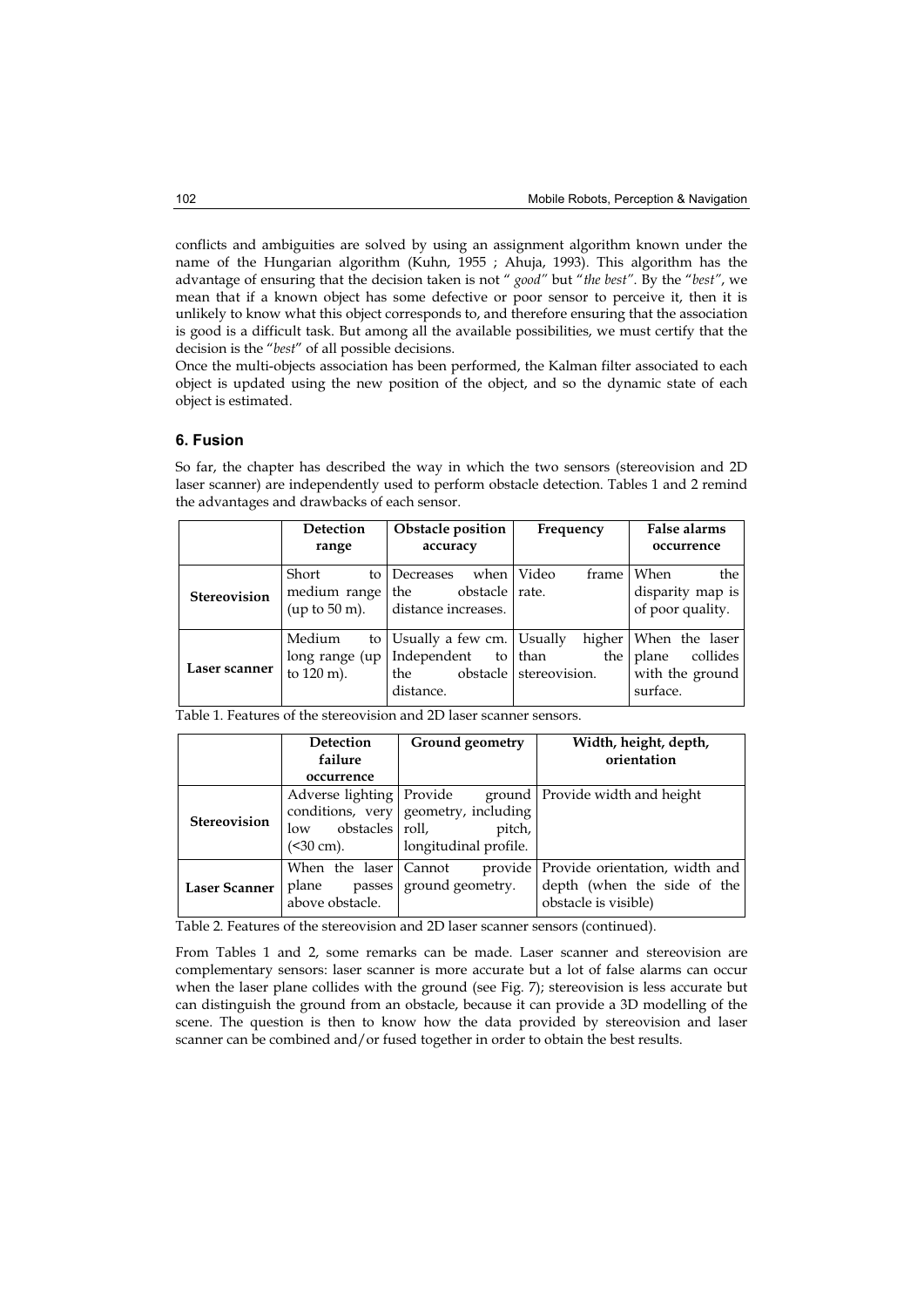

Fig. 7. "v*-disparity"* view of the laser scanner plane. a) An obstacle is detected. b) The ground is viewed as an obstacle, due to sensor pitch.

In this section we discuss several possible cooperative fusion schemes.

## **6.1 Laser scanner raw data filtering and clustering**

The idea is here to use the geometric description of the ground provided by stereovision in order to filter the laser raw data or clustered objects which could be the result of the collision of the laser plane with the ground surface.

Two possibilities are available :

- . Strategy 1: firstly, remove laser points that could be the result of the collision of the laser plane with the ground surface from the laser raw data; secondly, cluster laser points from the filtered raw data (see Fig. 8),
- . Strategy 2: firstly, cluster impacts from the laser raw data; secondly, remove clustered objects that collide partially or totally the ground surface (see Fig. 9).



Fig. 8. Laser scanner raw data filtering and clustering. Strategy 1.



Fig. 9. Laser scanner raw data filtering and clustering. Strategy 2.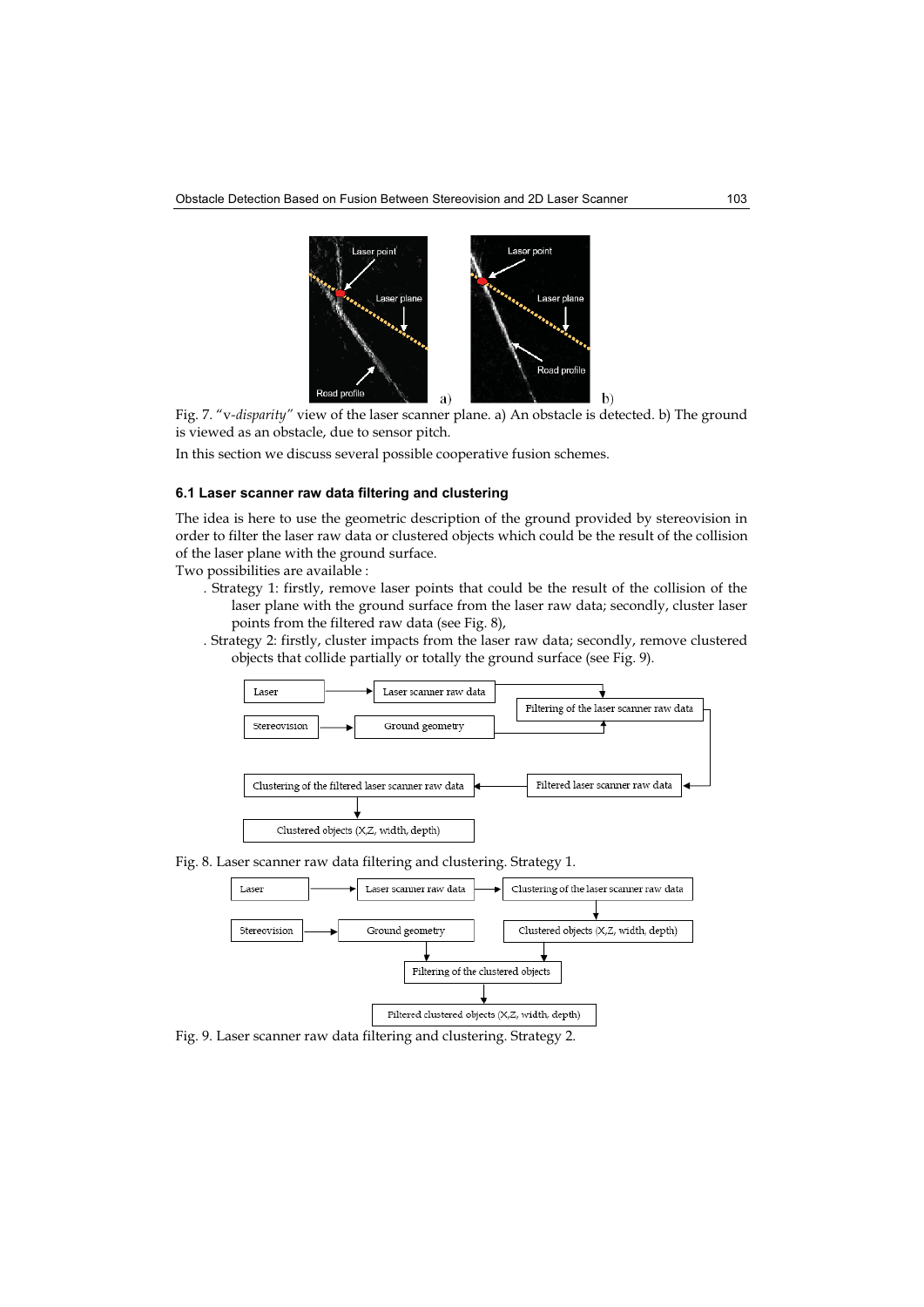#### **6.2 Simple redundant fusion**

At this step, filtered objects from laser scanner and stereovision are available. The idea of the first fusion strategy is very simple. It consists in introducing redundancy by matching the set of obstacles detected by stereovision with the set of obstacles detected by laser scanner. If an obstacle detected by laser scanner is located at the same position than an obstacle detected by stereovision, this obstacle is supposed to be real, otherwise it is removed from the set of obstacles (see Fig. 10). However this scheme provide no information about the dynamic states (velocities, etc.) of the obstacles.



Fig. 10. Simple redundant fusion.

#### **6.3 Fusion with global association**

More complex strategies consist in introducing global association, using the algorithm presented in section 5. The idea consists in: a) performing multi-obstacles tracking and association for each sensor in order to obtain multi-tracks for each sensor; b) performing multi-track association between the tracks from the stereovision and the tracks from the laser scanner; c) fusing the tracks together in order to increase their certainty. Fig. 11 presents a fusion scheme including tracking and association for both stereovision and laser scanner sensor, and global fusion.



Fig. 11. Fusion with tracking and global association.

From our experiments, it seems that the tracking is difficult to perform for the stereovision tracks when the obstacles are beyond 15 meters, because of the unaccuracy of the positioning provided by the stereovision and resulting in noisy speed used in the linear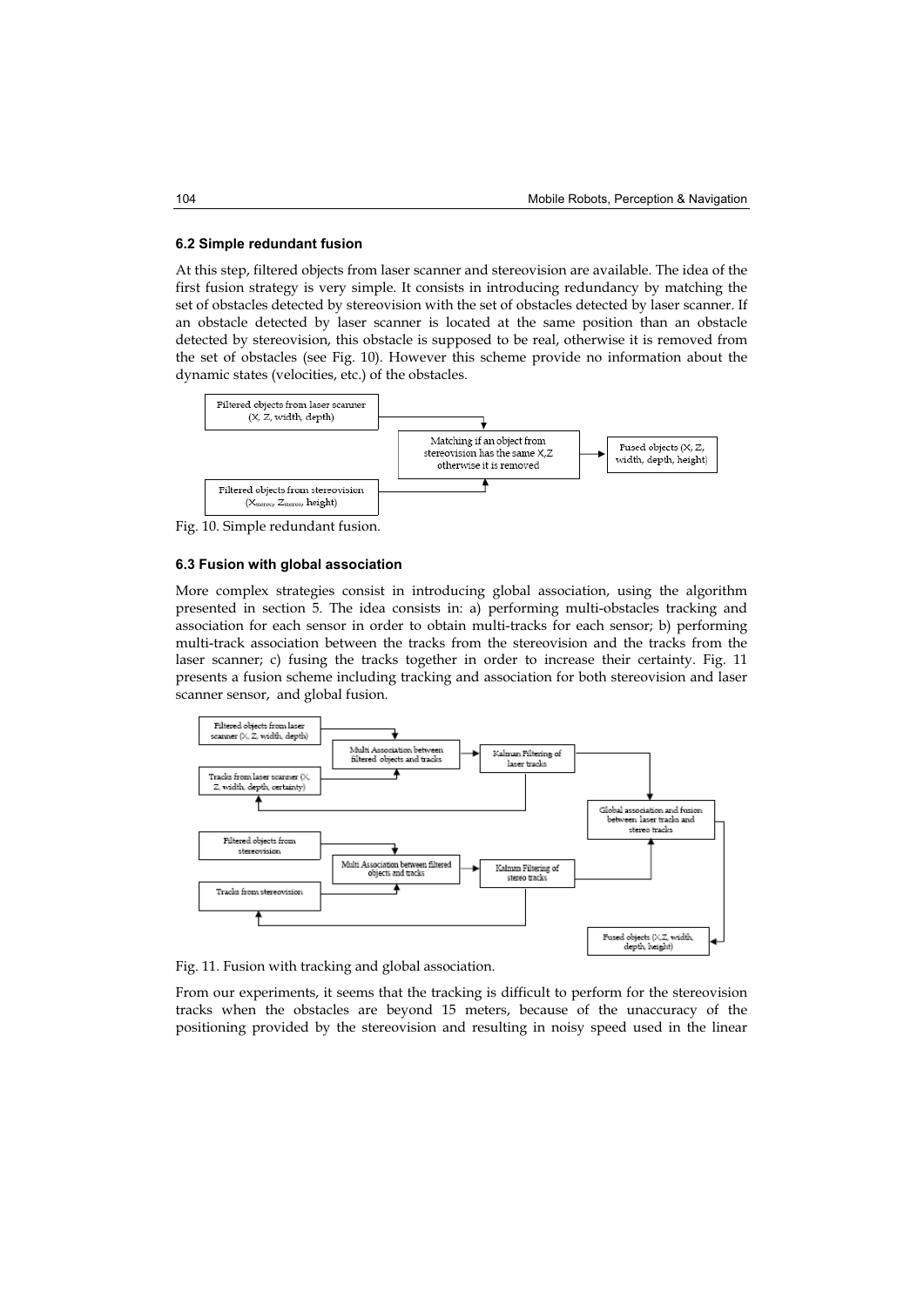Kalman filter. Another strategy is then to perform multi-obstacles tracking and association for the single laser scanner, and then to check whether an obstacle has been detected by the stereovision at the tracked positions. If so, the certainty about the track is increased. Fig. 12 presents the corresponding fusion scheme.

Fig. 13 shows another scheme which consists in using the stereovision only to confirm the existence of an obstacle tracked by the laser scanner: the stereovision detection is performed only at the positions corresponding to objects detected by the laser scanner, in order to save computational time (indeed the stereovision will only be performed in the part of the image corresponding to the position of obstacles detected by laser scanner). Then the existence of an obstacle is confirmed if the stereovision detects an obstacle at the corresponding position. This scheme presents the advantage to work with complex ground geometry since this geometry can be estimated locally around the position of the tracked laser objects.

For each fusion scheme, the resulting positioning of each obstacle is the centimetric positioning provided by laser scanner. The estimated velocity is estimated through a linear Kalman filter applied on laser clustered data. Orientation, width and depth come from laser scanner, and height comes from stereovision.



Fig. 12. Fusion with tracking of laser objects.



Fig. 13. Fusion with laser scanner tracking and confirmation by stereovision.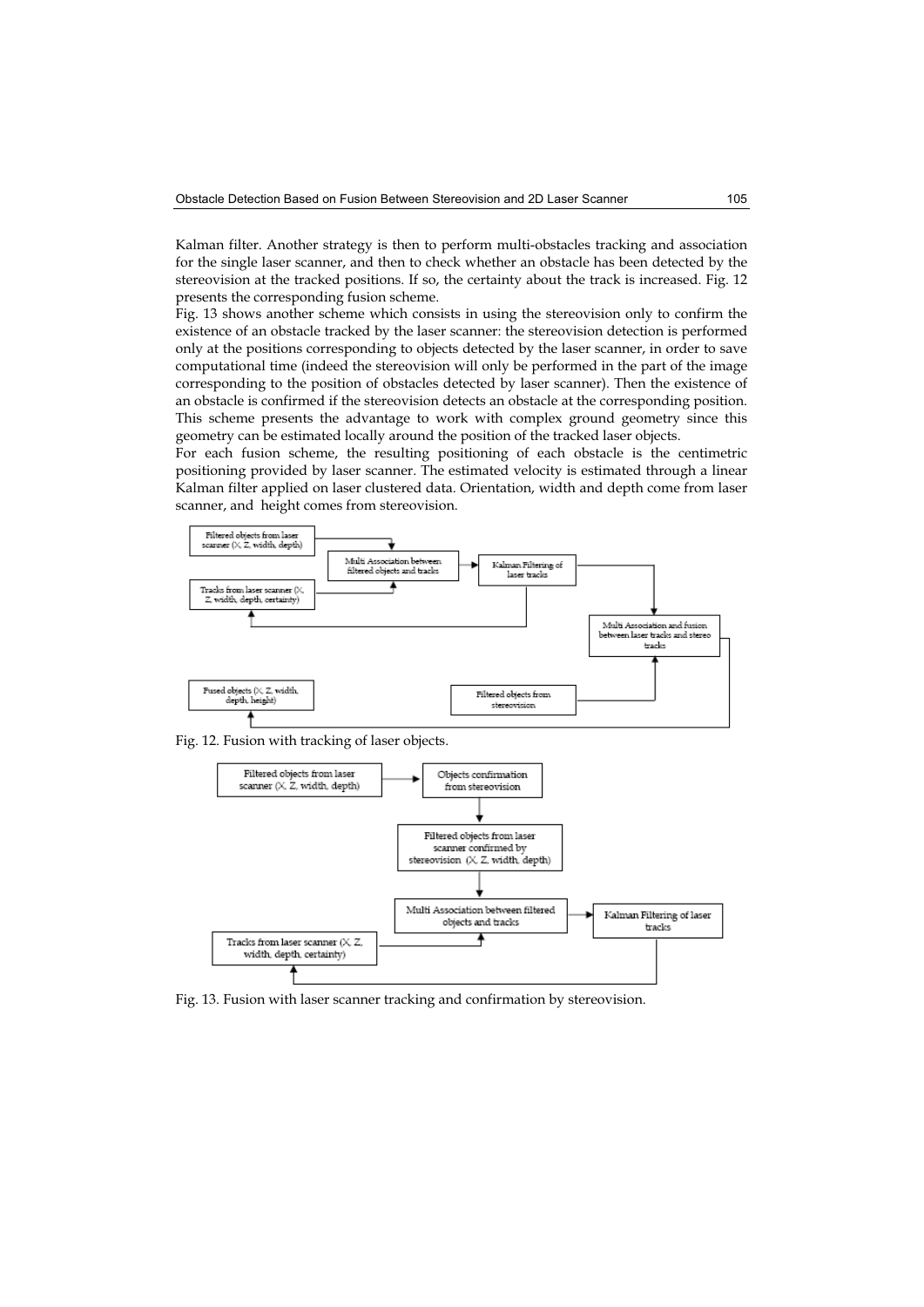### **6.5 Stereovision-based obstacle confirmation criteria**

To confirm the existence of an obstacle in a region of interest given by the projection of a laser-tracked object onto the image, three approaches can be used.

**Number of obstacle-pixels:** The first approach consists in classifying the pixels of the region of interest. A local ground profile is first extracted using the "v-disparity" iamge. Afterwards, the  $(u_r\Delta,v)$  coordinates of each pixel are analyzed to determine whether it belongs to the ground surface. If not, the pixel is classified as an obstacle-pixel. At the end of this process, every pixel in the region of interest has been classified as ground or obstacle. The number of obstacle-pixels gives a confidence on the existence of an object over the ground surface. Therefore, an obstacle is confirmed if the confidence is above a threshold.

The obstacle-pixels criterion has the advantage to avoid any assumption on the obstacles to detect. Moreover, this method gives a confidence, in an intuitive way. However, as it considers each pixel individually, it can be strongly influenced by errors in the disparity map.

**Prevailing alignment orientation:** Assuming that the obstacles are seen as vertical planes by the stereoscopic sensor, an other confirmation criterion can be defined (Fig. 4 and 7 a). The prevailing alignment of pixels in the local "v-disparity" image is extracted using the Hough transform. The confirmation of the track depends on the orientation of this alignment: a quite vertical alignment corresponds to an obstacle. Other alignments correspond to the ground surface. The Prevailing Alignment criterion relies on a global approach in the region of interest (alignment seeking). This makes it more robust with respect to the errors in the disparity map.

**Laser points altitude:** Many false detections are due to the intersection of the laser plane with the ground (see Fig. 4). The knowledge of the longitudinal ground geometry allows to deal with such errors. Therefore, the local profile of the ground is estimated through "vdisparity" framework. The altitude of the laser points is then compared to the altitude of the local ground surface. An obstacle is confirmed if this altitude is high enough.

## **7. Experimental Results**

## **7.1 Experimental protocol**

The algorithm has been implemented on one of the experimental vehicle of LIVIC to assess their behaviour in real conditions. The stereoscopic sensor is composed of two Sony<sup>TM</sup> 8500C cameras featuring ComputarTM Auto Iris 8.5 mm focal length. Quarter PAL 8 bits gray-scale images are grabbed every 40 ms. The baseline is  $b = 1$  m, the height  $h = 1.4$  m and the pitch  $\theta = 5^{\circ}$ . The laser sensor is a Sick<sup>TM</sup> scanner which measures 201 points every 26 ms, with a scanning angular field of view of 100 °. It is positioned horizontally 40 cm over the ground surface. The whole algorithm runs at video frame rate on a dual Intel XeonTM 1.8 GHz personal computer.

## **7.2 Results**

The main objective is to obtain a correct detection rate and almost no false detections. Several aspects must be highlighted: the global performances (rates of non detections and false detections), the robustness of the criteria with respect to errors in the local disparity map, and the ability to work with various types of obstacles.

**False detections:** To assess the false detection rate, the test vehicle has been driven on a very bumpy and dent parking area to obtain a large number of false detections due to the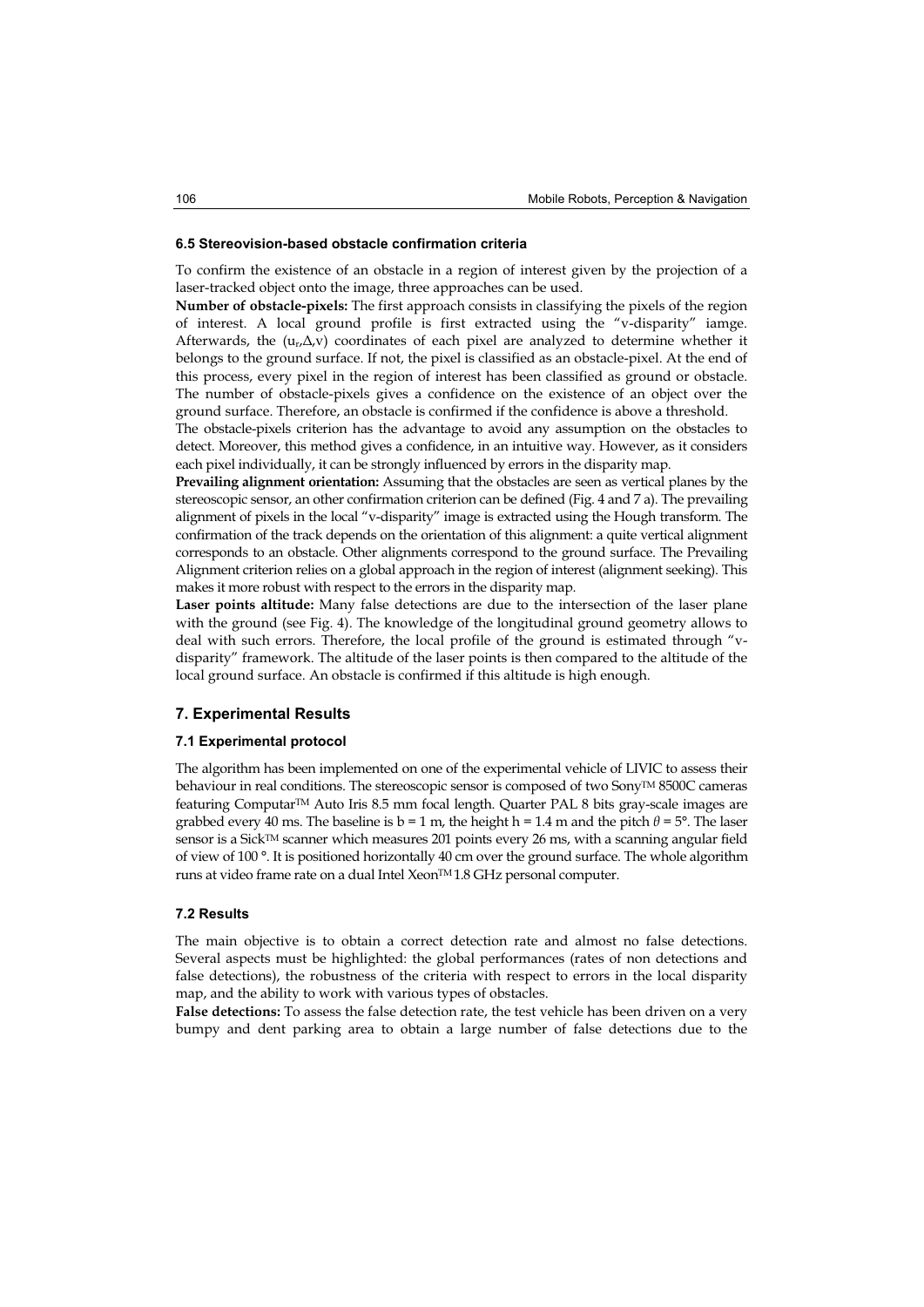intersection of the laser plane with the ground surface. The results are reported in Table 3 (7032 images have been processed).

False detections are globally correctly invalidated using the obstacle-pixels and prevailing alignment criteria. The laser points altitude criterion provides more false

|                         | $\sqrt{2}$ aser | Number of       | Prevailing alignment | Laser points |
|-------------------------|-----------------|-----------------|----------------------|--------------|
|                         | scanner         | obstacle-pixels | orientation          | altitude     |
| <b>False Detections</b> | 781             |                 |                      | 167          |

Table 3. Number of false detections with the different criteria.

detections than expected, because of its high sensibility to the calibration errors between stereovision and laser scanner. Indeed, a slight error in the positioning of the scanner relative to the cameras can lead to a serious error in laser points projection, especially at long ranges. The other criteria are not dramatically affected by this issue. Most of the remaining false detection occur when the local ground surface is uniform, without any texture allowing to match pixels. So they can be removed using simple heuristics as: no obstacle can be confirmed without enough information in the region of interest. It hardly affects the detection rate, and the false detection rate of obstacle-pixels criterion almost falls to zero.

The main source of errors for the prevailing alignment algorithm comes from cases where the ground surface has non relevant texture, but where the region of interest contains a small part of a nearby object (wall, vehicle, . . . ).

**Detection failure:** The rate of correct laser detections that have been confirmed by the different criteria has been assessed. To check, at the same time, that it can indifferently deal with various kinds of obstacles, this test has been realized with two different obstacles: a vehicle followed by the instrumented vehicle (1268 images processed), and a pedestrian crossing the road at various distances (1780 images processed). The confirmation rate of each criterion (number of obstacles detected by the laser / number of obstacles confirmed) for these two scenarios is reported in Table 4. The three criteria can successfully confirm most of the detections with both kinds of obstacles.

|            | Number of obstacle- | Prevailing alignment | Laser points |
|------------|---------------------|----------------------|--------------|
|            | pixels              | orientation          | altitude     |
| ∵ar        | 97.4 %              | 98.5 %               | 95.2%        |
| Pedestrian | 91.9 %              | 94.9 %               | 97.8 %       |

**Table 4**. Rate of correct detection successfully confirmed.

**Conclusion of the comparison:** None of the presented obstacle confirmation criteria really outperforms the others. The obstacle-pixels is based on an intuitive approach and can deal with any types of obstacles. But it is seriously influenced by the quality of the disparity map. The more global feature of the prevailing alignment criterion makes it more robust to this kind of errors.

The laser points altitude is not sufficiently reliable to be exploited alone. Thus an efficient architecture for the application consists in using the laser points altitude to invalidate some false laser targets before the tracking step. Then the tracked obstacles are confirmed using obstacle-pixels criterion.

**Performances of the perception system embedded in a collision-mitigation system:** a collision mitigation system has been designed on the basis of the fusion scheme described above. This collision mitigation system can be divided into three sub-systems and a decision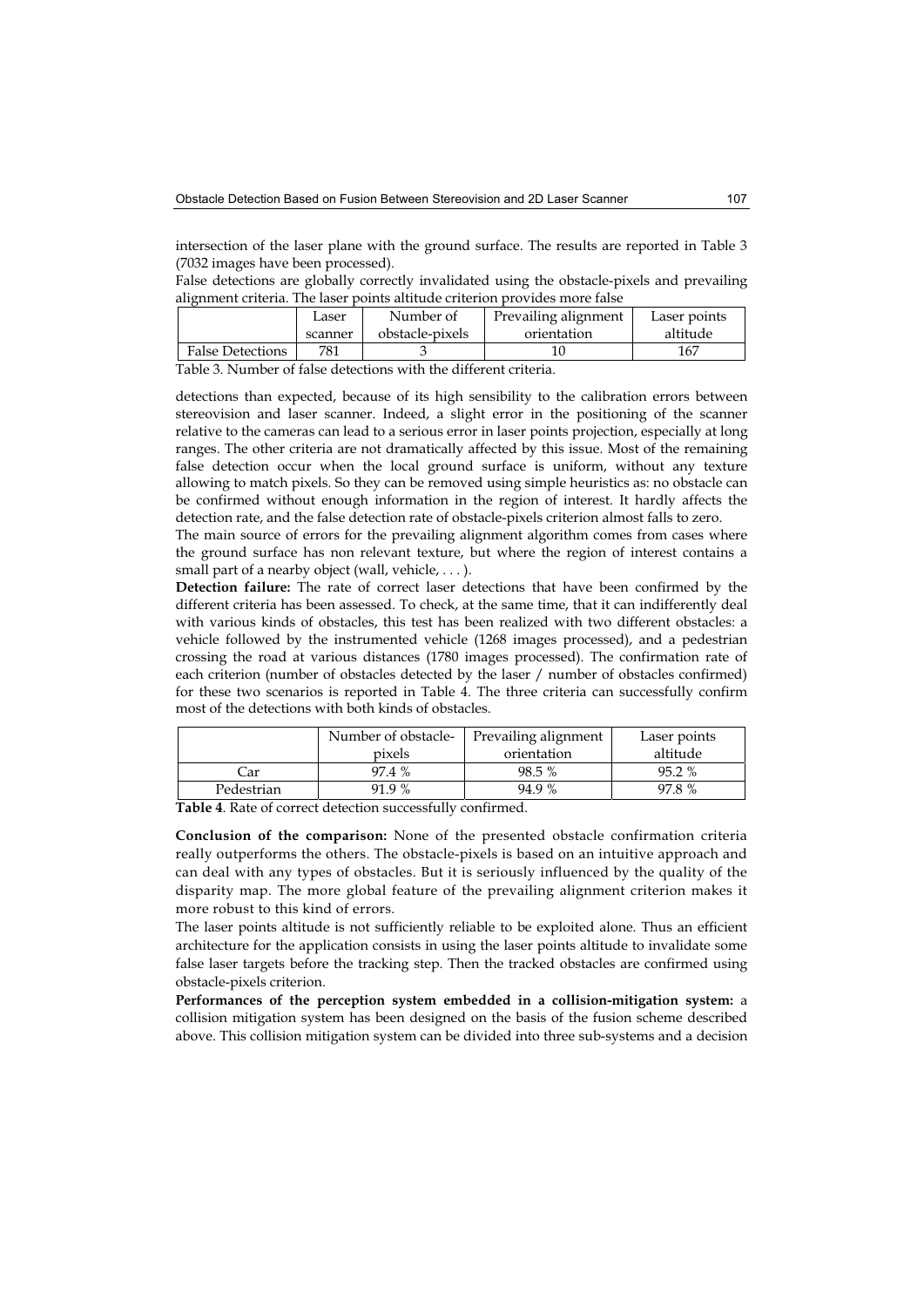unit that interconnects these sub-systems. The first sub-system is the very obstacle detection system, implementing the number of obstacle-pixels criteria for confirmation; the second sub-system is a warning area generation system that predict the path the vehicle will follow and that uses an odometer and an inertial sensor. The decision unit checks whether an obstacle is located in the warning area, and whether its Time To Collision (i.e. distance / relative speed) is under 1 second; if so, a warning message is sent to the third sub-system. The third sub-system is an automatic braking system, based on an additional brake circuit activated when a warning message is received.

The detection rate has been tested on test tracks on the basis of different driving scenarios, including cross roads and suddenly appearing obstacles. The detection rate is 98.9 %.

Then, to assess the false alarm rate, this collision mitigation system has been tested in real driving conditions, on different road types: freeway, highways, rural roads and downtown. All these tests took place on the French road network around Paris. The automatic braking system was turned off and only the warning messages were checked. In normal driving situations, an automatic system should never be launched. Each time an emergency braking would have been launched is thus considered as a false alarm. The tests have been carried out under various meteorological situations: sunny, cloudy, rainy, and under various traffic situations: low traffic to dense traffic.

403 km have been ridden on freeways. The velocity was up to 36 m / s. No false alarm was observed during these tests. Fig. 14 (a) and (b) presents some typical freeway situations under which the system has been tested. 78 km have been ridden on highways and 116 km on rural roads. The velocity was up to 25 m  $/$  s. No false alarm was observed during these tests. Fig. 14 (c) (d) presents some typical highway situations, and Fig. 14 (e) (f) some rural road situations under which the system has been tested. The downtown tests are certainly the most challenging tests since the context is the more complex. 140 km have been ridden in downtown and in urban areas. The velocity was up to 14 m/s. A false alarm was observed twice. The first one is due to a matching error during association, and the second one is due to a false target detected by stereovision on a uphill gradient portion. Fig. 15 presents some typical urban situations under which the system has been tested.

For the 737 km ridden, two false alarms were observed. The false alarm rate is thus 2.7 false alarms for 1000 km. No false alarm was observed either on freeways or on highways and rural roads. The two remaining false alarms were observed in downtown. Thus, the false alarm rate in downtown is thus 1.4 false alarm for 100 km. These results are quite promising, even if the false alarm rate must be reduced by a factor of about 1000 before the system can be envisaged to be put in the hands of common driver.



**Fig. 14.** Typical images of freeway and rural road situations. (a) truck following on a freeway, dense traffic - (b) freeway with low traffic - (c)(d) peri-urban highway - (e)(f) rural road with tight uphill gradient.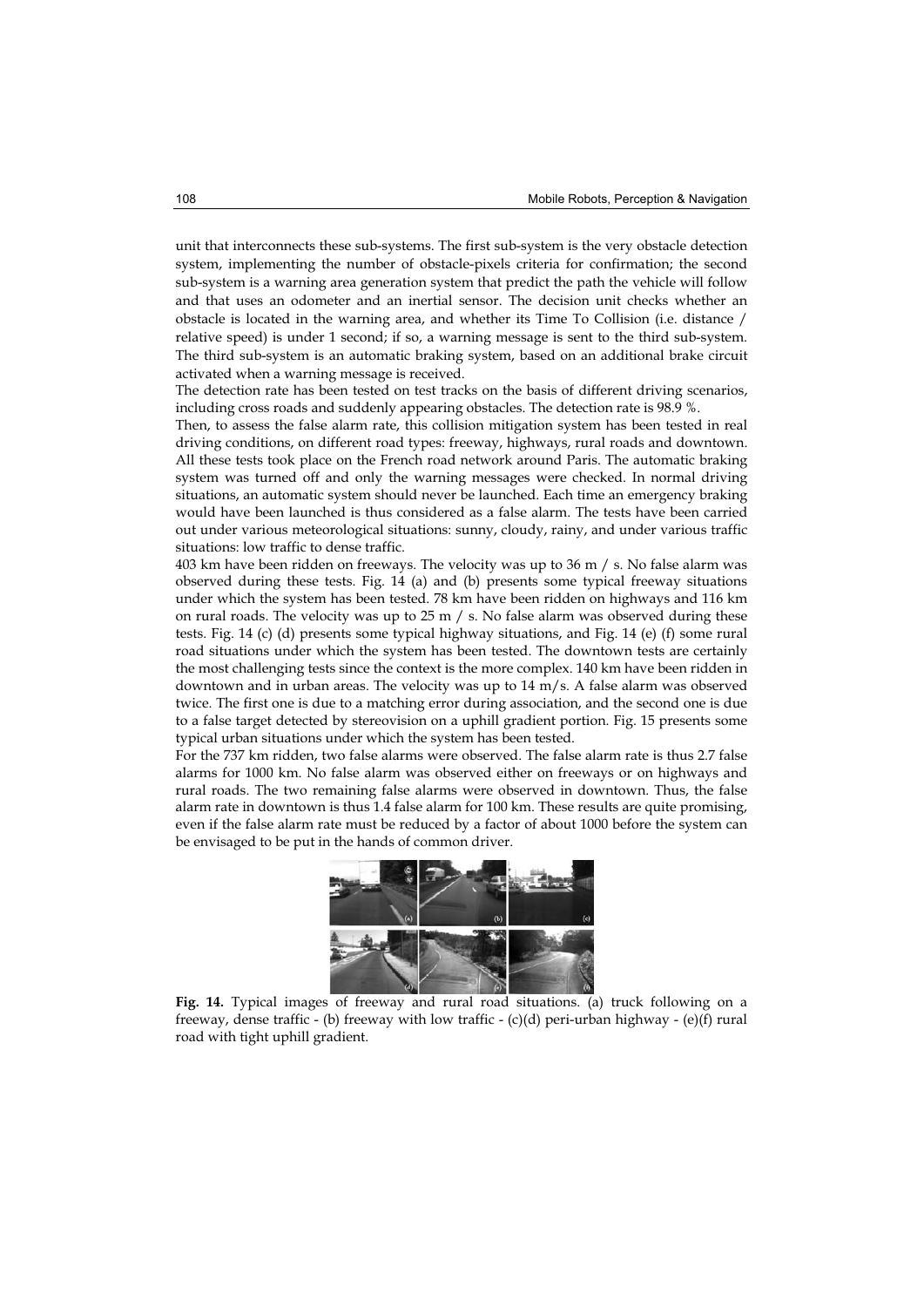## **8. Trends and Future Research**

Experiments of the proposed system give the feeling that an accurate and totally robust and reliable obstacle detection system can be designed on the basis of the techniques described in this chapter. Some tuning of the different modules are required to still improve the performances: for instance, combination of various confirmation criteria should allow to avoid any false alarm. Yet, some issues still need to be tackled, such as the auto-calibration of the set of sensors. Moreover, laser scanner remain a quite.



Fig. 15. Typical images of urban situations. (a) pedestrian crossing - (b) road works - (c) car driving out of parking lot - (d) car and bus traffic - (e) narrow road and tight curve - (f) tight curve, non flat road - (g) dense traffic - (h) road with high roll - (i) narrow paved road, tight curve.

Expensive device. Designing a medium range cheap obstacle detection system featuring high performances is still a challenge for the next years but should be possible. The key could be to use only the stereovision sensor and to implement various competitive stereovision algorithms designed to confirm each other. On a global view, a first algorithm could generate a set of targets that would be tracked along time and confirmed by the other algorithms. The confirmation criteria presented above could be used for this purpose. To reach acceptable accuracy, sub-pixel analysis should be used. Auto-calibration techniques are also required, above all for long baseline stereo sensors. Since stereovision algorithms require massive computations, real-time performance could be achieved only at the cost of a dedicated powerful chipset. Once designed, such a chipset should be not expansive to produce. Thus, a breakthrough in the field of robotics is foreseeable and would result in many applications that can not be considered nowadays because of the dissuasive cost of state-of-the-art obstacle detection systems.